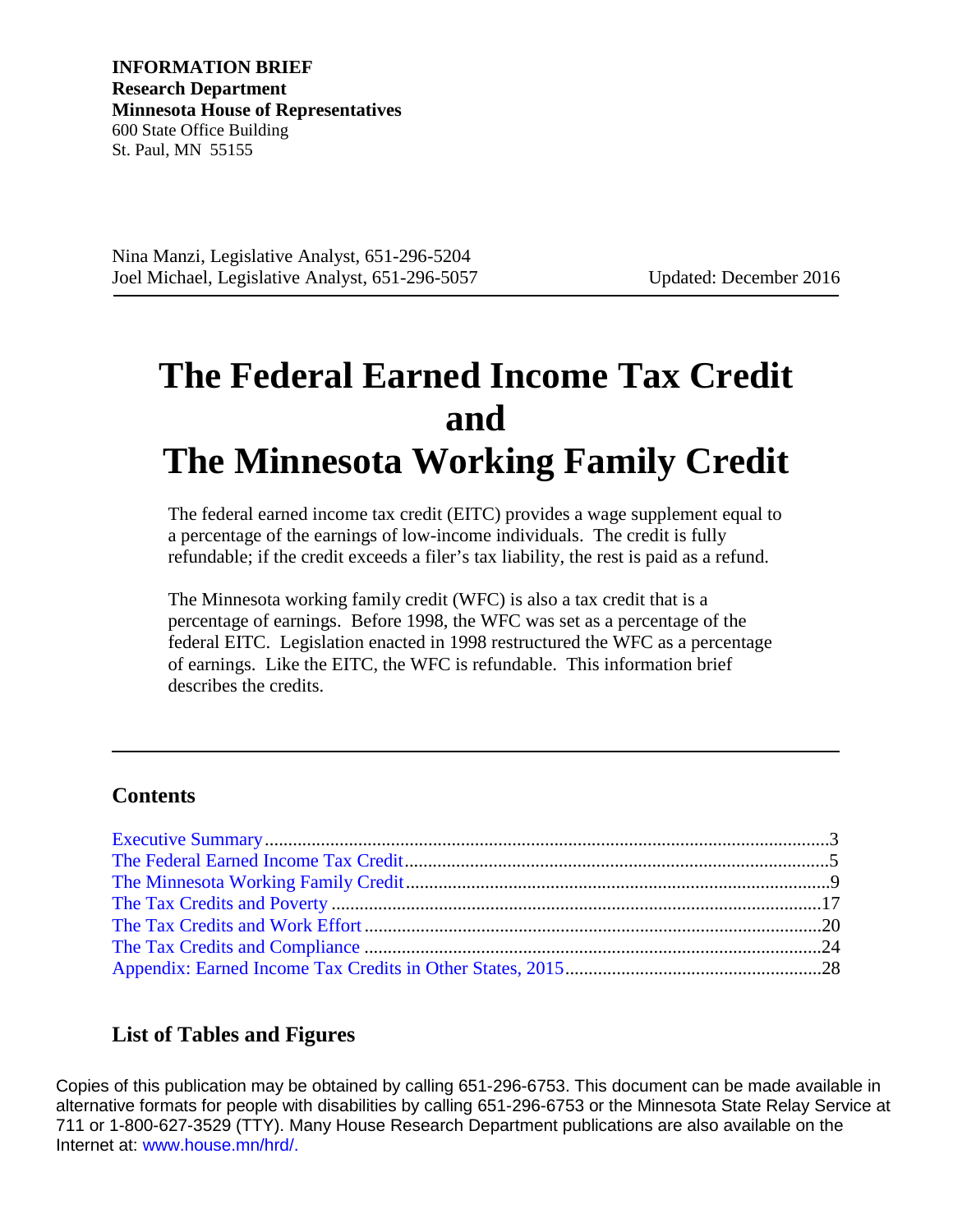### **Tables**

### **Graphics and Maps**

| Figure 2: Percentage of Returns Claiming Minnesota Working Family Credit, 2014  12         |  |
|--------------------------------------------------------------------------------------------|--|
|                                                                                            |  |
| Figure 4: WFC Recipients by Number of Qualifying Children and Marital Status, 2014  16     |  |
| Figure 5: Effect of EITC and WFC on Income: Single Parent and Married Couple Families, One |  |
|                                                                                            |  |
|                                                                                            |  |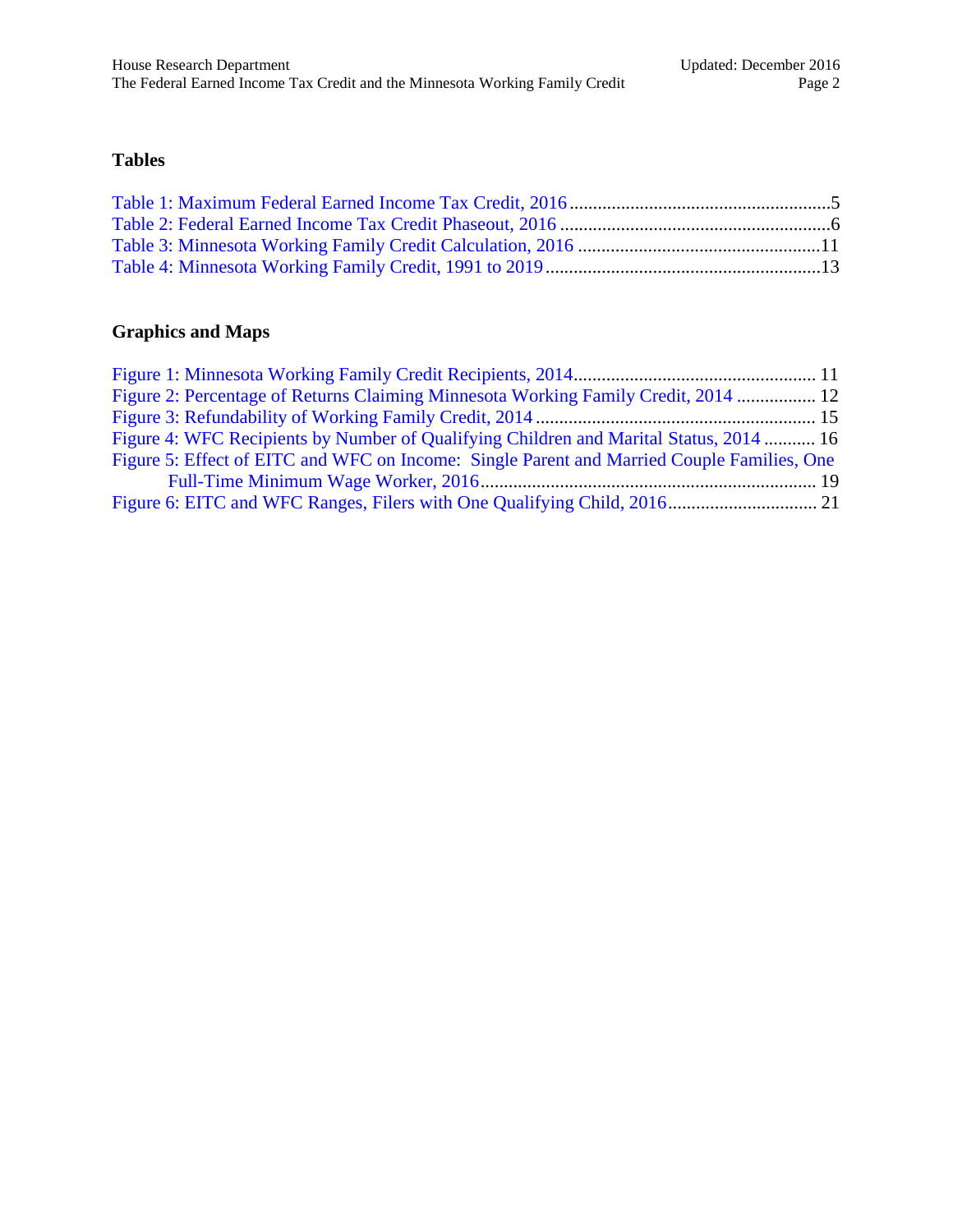# <span id="page-2-0"></span>**Executive Summary**

The federal earned income tax credit (EITC) and Minnesota working family credit (WFC) equal a percentage of the earnings of low-income individuals, up to a maximum amount. The credits are phased out for filers with incomes above dollar limits. Different maximum amounts, credit percentages, and phaseout rates apply for people with zero, one, two, or three or more dependents. The credits are refundable; if the credit exceeds a filer's tax liability, the rest is paid as a refund. Eligible individuals claim the credits when they file their federal and state income tax returns.

In 2014, about 360,000 Minnesota filers claimed federal EITCs totaling \$761 million, and about 345,000 filers claimed state WFCs totaling \$256.1 million. About 13 percent of Minnesota filers claimed the federal credit and about [1](#page-2-1)2 percent claimed the state credit.<sup>1</sup> The average EITC was \$2,130; the average WFC was \$741. Most credit recipients had one or more qualifying children.

Twenty-six other states offer earned income tax credits. Most of these equal a percentage of the federal credit and are refundable, but a handful of states provide nonrefundable credits. These programs are listed in the appendix.

### **The Tax Credits and Poverty**

The EITC was designed to provide financial assistance to families who would otherwise be living in poverty. Since the EITC took effect in 1975, the federal government has expanded the program significantly, and the current credit parameters are indexed annually to keep pace with inflation.

Nationwide, the EITC has an estimated participation rate of 80 percent, a higher rate than many means-tested, direct spending programs, such as the Supplemental Nutrition Assistance Program (formerly food stamps) and Medical Assistance.

The Census Bureau reports that the federal and state refundable tax credits reduce the poverty rate by about three percentage points and by twice that for children under 18. Combined with the recent increase in the minimum wage for large employers, in 2016 the EITC and WFC together will be large enough to lift single parents and married couples with one or two children above the poverty level.

### **The Tax Credits and Work Effort**

Because the credits phase out when income increases, their effect on work incentive varies depending on where an individual is on the income scale. If an individual is in the phase-in range, the credits reward individuals with a higher return on work; if an individual is on the

<span id="page-2-1"></span><sup>&</sup>lt;sup>1</sup> In 2013 the federal credit extended to higher income levels for families with three or more children than did the state credit, making more filers eligible for the federal credit than for the state credit.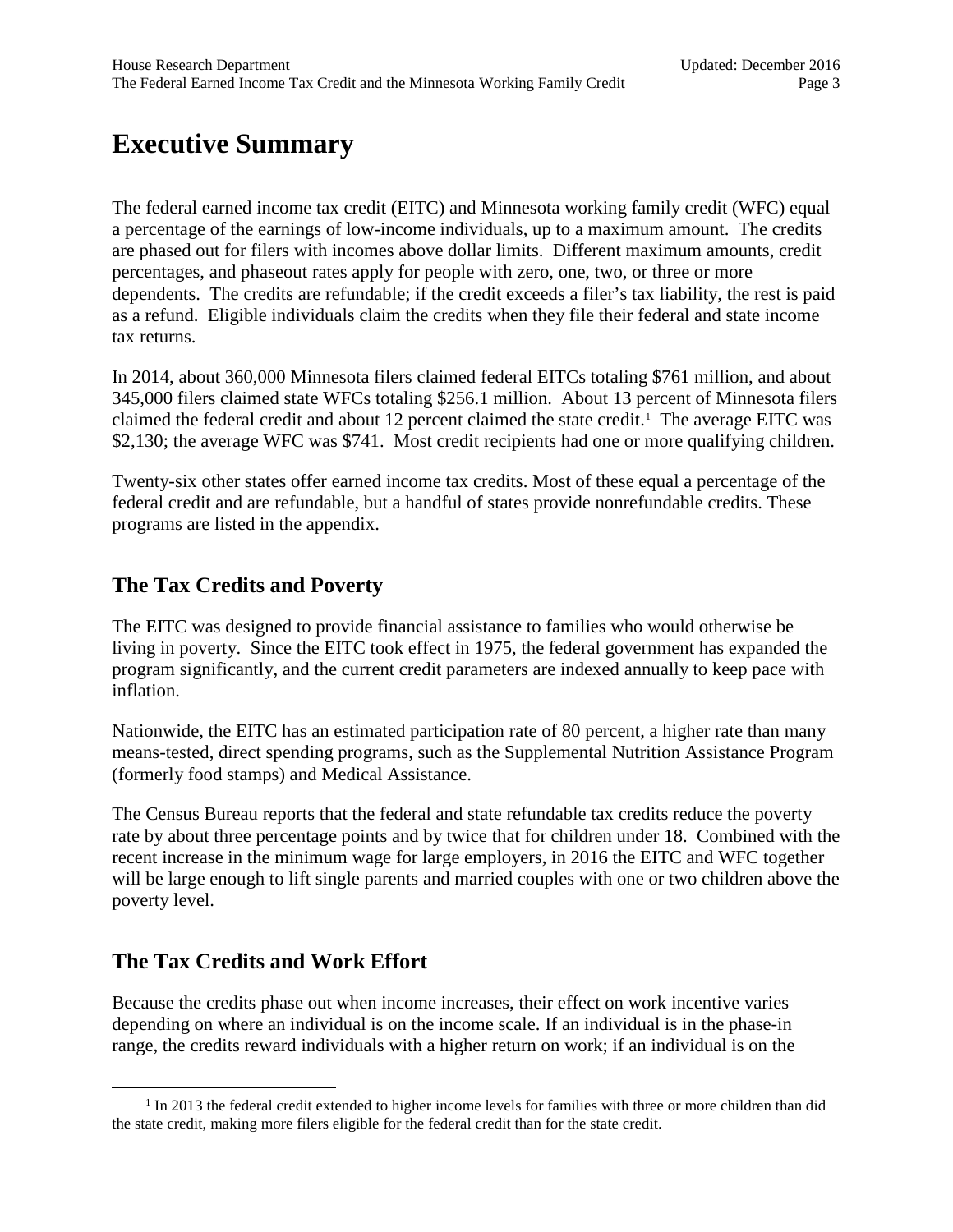phaseout range, the credits reduce the return on work. This provides a work incentive for those in the phase-in range, and a work disincentive for those in the phaseout range; such a disincentive is inevitable for a credit that phases out as income increases. Most research suggests that the EITC increases total work effort by a small amount.

### **The Tax Credits and Compliance**

The growth of the EITC program has led to concerns about compliance and payments to ineligible recipients. The IRS estimates that taxpayers overclaimed the amount of EITCs by between 29 percent and 39 percent for tax years 2006 to 2008, although IRS compliance efforts reduce the actual amounts overpaid. The IRS has conducted three pilot compliance tests or studies to better understand how to reduce overclaims for the EITC:

- The Qualifying Child Residency Study had the objective of reducing erroneous claims for children who don't meet the definition of a qualifying child by requiring precertification of children
- The Filing Status Study had the goal of reducing the number of taxpayers filing as head of household in order to claim larger credits than they would be eligible for as married joint filers
- The Automated Underreporter Study (AUR) sought to reduce income underreporting that results in larger credit claims

The IRS determined that neither precertifying qualifying children nor requiring documentation of filing status were cost-effective; while both reduced the number of erroneous claims, the administrative costs exceeded the savings realized by reducing erroneous claims. Third-party income matching developed in AUR proved to be cost-effective and has been incorporated into IRS methodology used in annually reviewing a subset of all EITC claims.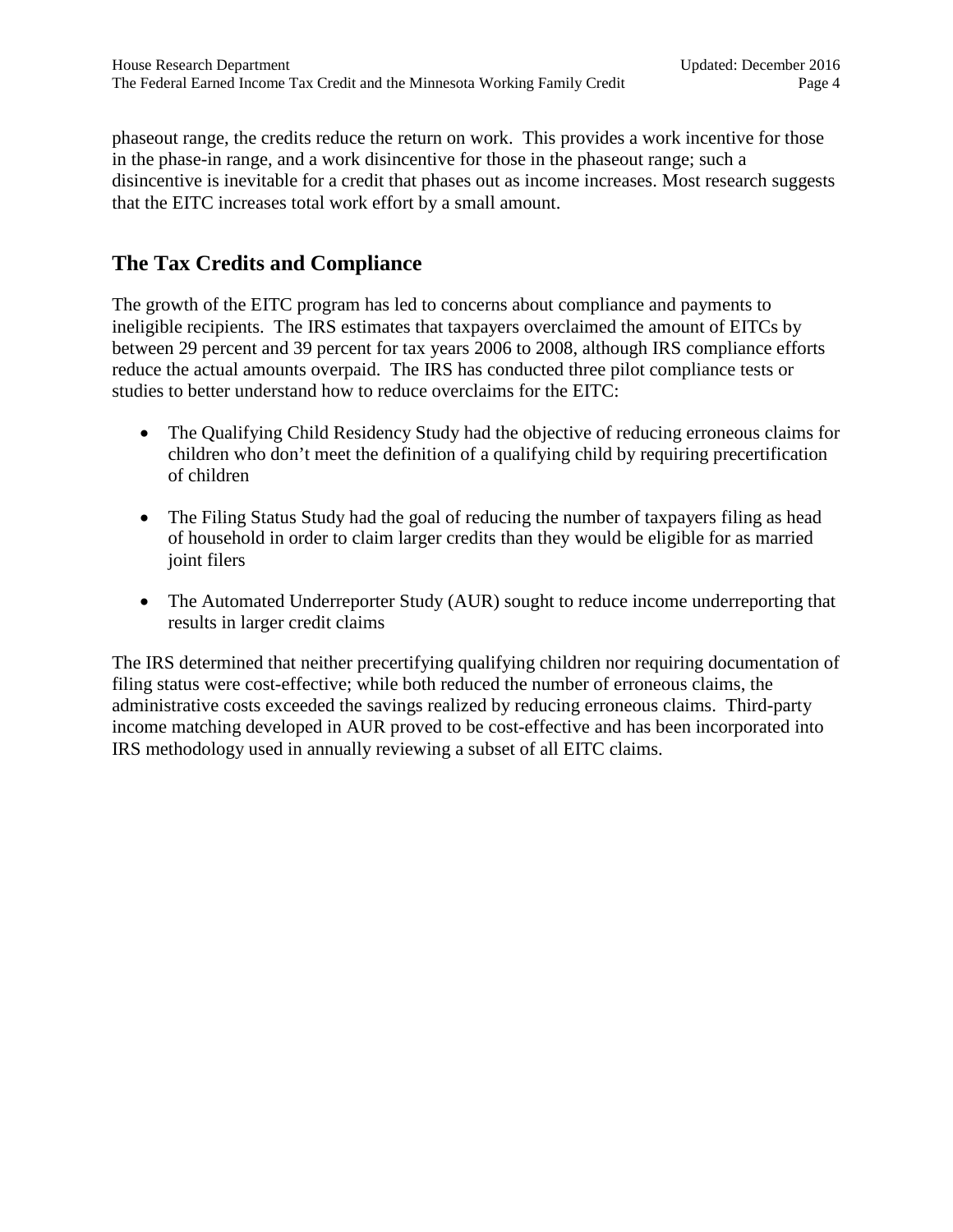# <span id="page-4-0"></span>**The Federal Earned Income Tax Credit**

The federal earned income tax credit (EITC) equals a percentage of earned income, up to a maximum amount. The credit increases as earnings increase, up to the maximum amount. The credit then remains constant until earnings reach the phaseout threshold. It phases out as income increases above the threshold.

This section describes how the credit is calculated. Filers do not have to perform these calculations to obtain the credit; instead they enter relevant information in a worksheet or into tax calculation software. Filers submitting paper returns then look up their credit in a table keyed to income and number of qualifying children, while those using software have the credit calculated for them based on the information supplied.

#### **Earned income, up to a maximum amount, is multiplied by a credit percentage to calculate the credit.**

Earned income generally consists of income from wages, salary, and self-employment. Different maximum amounts and credit percentages apply for individuals with zero, one, two, and three or more dependents. The maximum amount of earned income that qualifies for the credit is indexed each year for inflation. Table 1 shows the credit percentages, maximum amounts, and maximum credits for tax year 2016.

<span id="page-4-1"></span>

| <b>Maximum Federal Earned Income Tax Credit, 2016</b> |                      |             |               |     |                |  |
|-------------------------------------------------------|----------------------|-------------|---------------|-----|----------------|--|
|                                                       | <b>Maximum</b>       |             | <b>Credit</b> |     | <b>Maximum</b> |  |
|                                                       | <b>Earned Income</b> | $\mathbf x$ | Percentage    | $=$ | <b>Credit</b>  |  |
| No Qualifying Children                                | \$6,610              | X           | 7.65%         | $=$ | \$506          |  |
| 1 Qualifying Child                                    | 9,920                | X           | 34.00         | $=$ | 3,373          |  |
| 2 Qualifying Children                                 | 13,930               | X           | 40.00         | $=$ | 5,572          |  |
| 3 or More Qualifying Children                         | 13,930               |             | 45.00         | $=$ | 6,269          |  |

|                                               | Table 1: |  |  |
|-----------------------------------------------|----------|--|--|
| aximum Federal Earned Income Tax Credit, 2016 |          |  |  |

House Research Department

#### **The EITC is phased out for filers with incomes above set dollar thresholds.**

The credit provides separate phaseout thresholds and phaseout rates for filers with zero, one, and two or more qualifying children. The thresholds are indexed annually for inflation. Although the credit is a percentage of earned income, the phaseout is based on the greater of earned income or adjusted gross income. Use of adjusted gross income as an alternative limit is intended to adjust the amount of credit for other sources of income (such as investment income, unemployment compensation, and so forth). Married couples filing joint returns use higher phaseout thresholds, which reduces marriage penalties under the credit. For tax year 2016, the phaseout threshold for married couples filing jointly is \$5,550 higher than the threshold used by other filers. Table 2 shows the phaseout thresholds, rates, and income at which the credit is fully phased out in 2016, for married couples and for all other filers.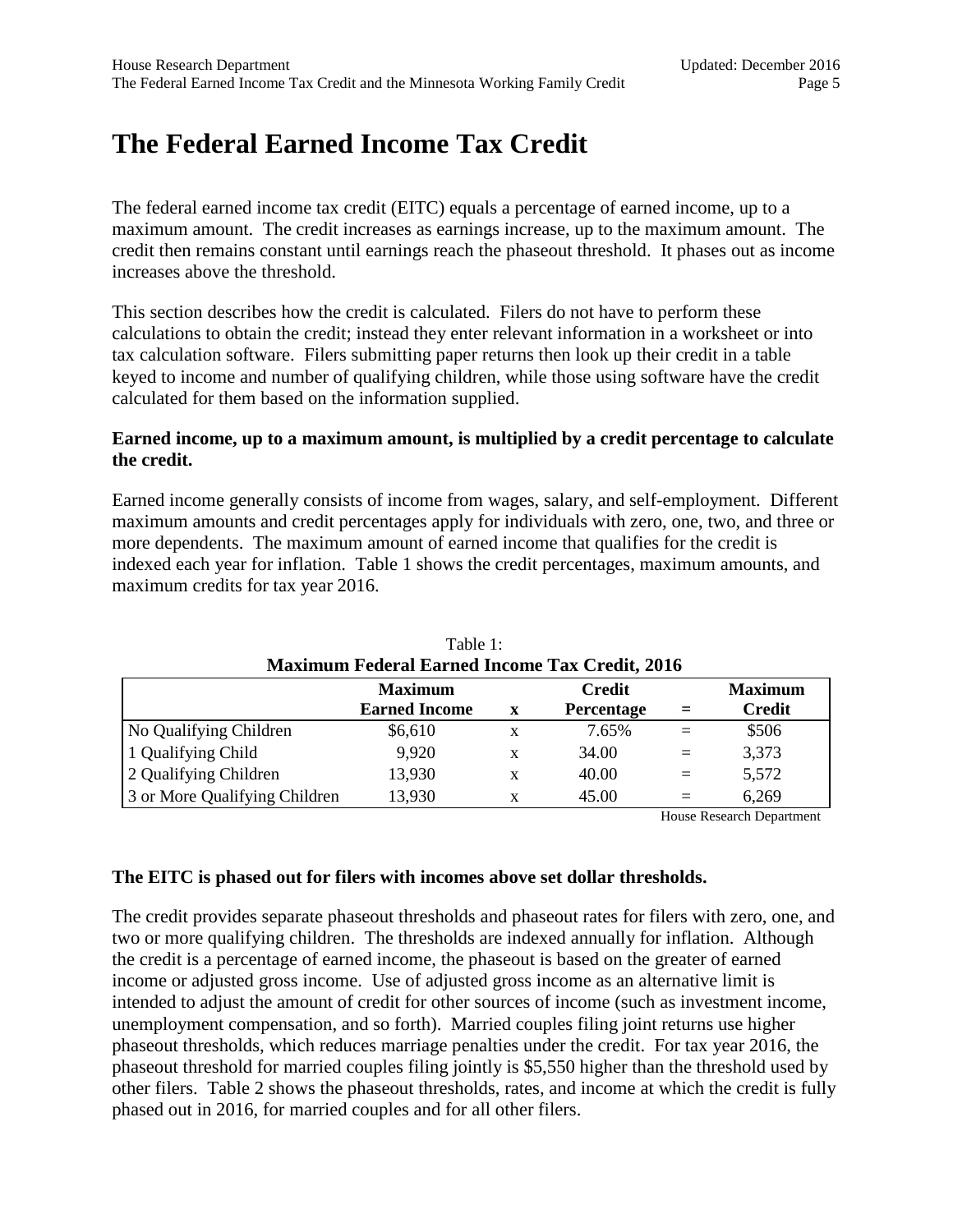<span id="page-5-0"></span>

| T cuclai Lafficu Income Tax Crean I nascoud, 2010 |                      |                |                                     |                                                  |
|---------------------------------------------------|----------------------|----------------|-------------------------------------|--------------------------------------------------|
|                                                   | <b>Phaseout Rate</b> |                | <b>Phaseout</b><br><b>Threshold</b> | Income at which<br>credit is fully<br>phased out |
| <b>Married couples</b>                            |                      |                |                                     |                                                  |
| No Qualifying Children                            | 7.65%                | of income over | \$13,820                            | \$20,430                                         |
| 1 Qualifying Child                                | 15.98                | of income over | 23,740                              | 44,846                                           |
| 2 Qualifying Children                             | 21.06                | of income over | 23,740                              | 50,198                                           |
| 3 or More Qualifying Children                     | 21.06                | of income over | 23,740                              | 53,505                                           |
| All other filers                                  |                      |                |                                     |                                                  |
| No Qualifying Children                            | 7.65%                | of income over | \$8,270                             | \$14,880                                         |
| 1 Qualifying Child                                | 15.98                | of income over | 18,190                              | 39,296                                           |
| 2 Qualifying Children                             | 21.06                | of income over | 18,190                              | 44,648                                           |
| 3 or More Qualifying Children                     | 21.06                | of income over | 18,190                              | 47,955                                           |

#### Table 2: **Federal Earned Income Tax Credit Phaseout, 2016**

House Research Department

A marriage penalty may occur under the earned income credit when a single parent eligible for the credit marries.<sup>[2](#page-5-1)</sup> The couple's combined income is likely to be higher than the single parent's income was, resulting in a reduction or complete loss of the credit due to more income being in the phaseout range. For example, a single parent with one qualifying child and earned income of \$12,000 qualifies for the maximum credit of \$3,373. If this individual marries a single filer who also has \$12,000 of earned income, the couple has a combined earned income of \$24,000. Before the phaseout was extended for married couples, this couple would have qualified for a credit of \$2,445 (the \$3,373 maximum credit, minus 15.98 percent of income over the phaseout threshold of \$18,190). The couple would have experienced a marriage penalty of \$928, since the credit is \$928 smaller than what the single parent qualified for before marriage. Increasing the phaseout threshold by \$5,550 for married couples increases this couple's credit to \$3,331 and reduces the marriage penalty.

The Economic Growth and Tax Relief Reconciliation Act (EGTRRA) of 2001 provided for higher phaseout thresholds for married couples filing joint returns than for other taxpayers. This change was intended to reduce the marriage penalty imposed under the earned income tax credit. The American Recovery and Reinvestment Act (ARRA) of 2009 further increased the threshold for married joint filers. The Tax Relief, Unemployment Insurance Reauthorization, and Job Creation Act (TRUIRJCA) of 2010 extended the increased threshold for two years, through tax year 2012. The American Taxpayer Relief Act (ATRA) of 2012 extended the higher thresholds put in place under ARRA through 2017, and made the EGTRRA thresholds permanent in

<span id="page-5-1"></span><sup>&</sup>lt;sup>2</sup> Conversely, some couples receive a marriage bonus. This generally occurs for lower income couples, where an individual with modest earnings marries an individual who has one or more dependents and low or no earnings. In such a case, marriage results in more earnings qualifying for the credit and a marriage bonus. Marriage penalties tend to occur among couples with higher incomes, while couples with lower incomes tend to have bonuses. One study has estimated that the EITC causes about 10 percent of federal income tax marriage penalties. Janet Holtzblatt and Robert Rebelein, "Measuring the Effect of the EITC on Marriage Penalties and Bonuses," *National Tax Journal* 52 (2000): 1107, 1131 (assumption that couples continue to live together). This study does not reflect the EGTRRA changes.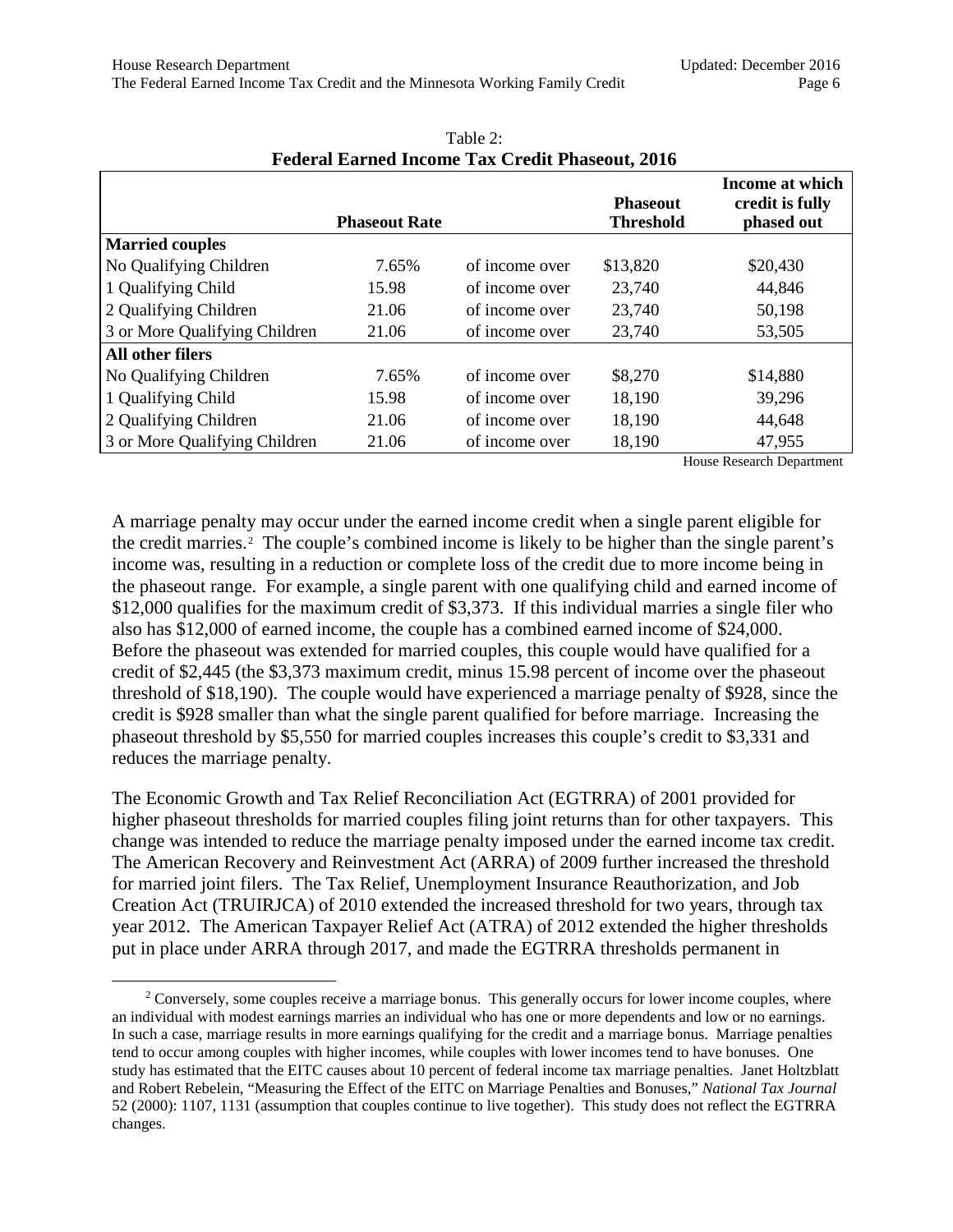following years.[3](#page-6-0) The Protecting Americans from Tax Hikes Act (PATH) of 2015 made the increased thresholds initially put in place under ARRA permanent.

#### **Filers with more than \$3,400 in disqualified income are not eligible for the EITC in tax year 2016.**

"Disqualified income" consists of the following:

- taxable and nontaxable interest
- dividends
- rent and royalty income if greater than zero
- capital gain income if greater than zero
- net passive income that is not self-employment income, if greater than zero

In 1995, Congress limited claimants to \$2,350 in disqualified income, effective in tax year 1996. In 1996, Congress lowered the \$2,350 limit to \$2,200 before the original limit took effect and indexed the \$2,200 annually for inflation. The implementation of a disqualified income limit, along with using adjusted gross income for the phaseout, is intended to stop individuals with significant assets but low income in a particular year from claiming the EITC.

#### **The credit is fully refundable.**

If a filer is eligible for a credit that exceeds his or her tax liability, that filer receives the amount of credit that exceeds liability as a refund. Many credit recipients have little or no tax liability. In 2016, the standard deduction and exemption amounts ensure that a married couple with two dependents will owe no federal income tax until gross income exceeds \$28,800; the federal child credit of \$1,000 per child further increases the income level at which a married couple with two children first owes tax to \$48,317. A head of household filer with one dependent will owe no tax until gross income exceeds \$17,400; with the child credit this increases to \$27,400. Many EITC recipients have gross incomes below these levels; they receive the full credit amount for which they qualify as a refund.

#### **In 2014, 357,410 Minnesotans claimed \$761 million in earned income tax credits.**

Of this amount, \$94 million offset liability, and the remaining \$667 million was paid as refunds. The 357,410 claims represented 13.3 percent of all federal returns filed by Minnesotans. The average EITC claimed by Minnesotans was \$2,130. Nationwide, 19.1 percent of all returns claimed an average EITC of \$2,399. The percent of returns claiming the credit ranged from 11.9

<span id="page-6-0"></span><sup>&</sup>lt;sup>3</sup> Under the provisions of EGTRRA 2001, the income level at which the credit begins to phase out was increased for married couples filing joint returns by \$1,000 in tax years 2002-2004, \$2,000 in tax years 2005-2007, and by \$3,000 in tax year 2008 and indexed for inflation in following years. ARRA 2009 further increased the threshold to \$5,000 in 2009 and provided for it to be indexed for inflation in 2010. Like most provisions of EGTRRA 2001, the increased phaseout threshold for married filers was scheduled to expire after tax year 2010, but was extended through tax year 2012 under TRUIRJCA 2010. ATRA extended the \$5,000 increased threshold, indexed from 2009, through 2017 and made the \$3,000 increased threshold, indexed from 2008, permanent beginning in 2018. PATH made the \$5,000 increased threshold, indexed from 2009, permanent.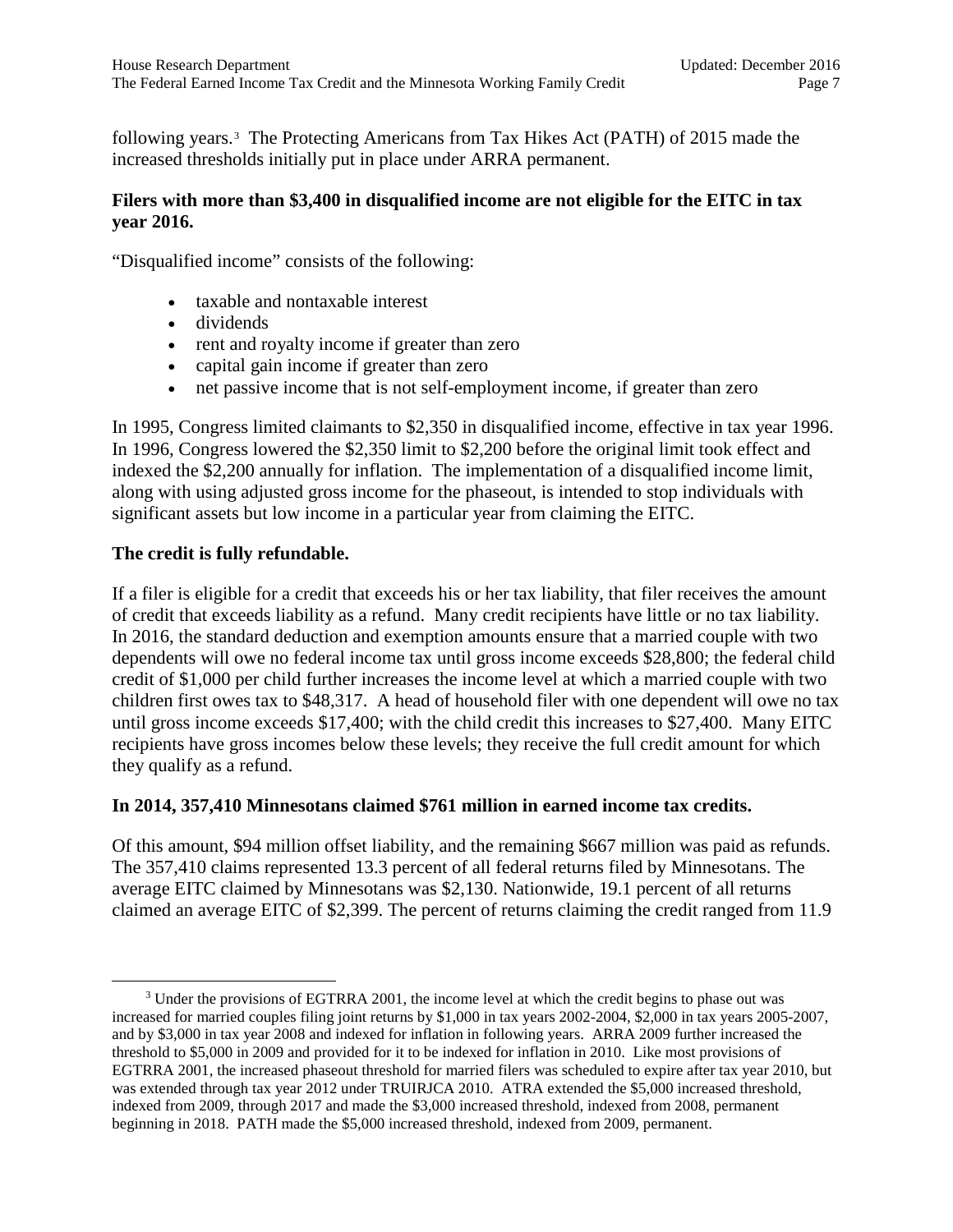percent in New Hampshire to 32.1 percent in Mississippi, and the average credit claimed ranged from \$1,893 in Vermont to \$2,823 in Mississippi.

#### **Filers claim the credit when they file their income tax returns.**

Filers eligible for the EITC must file either form 1040 or 1040A. Taxpayers who want to have the IRS calculate the credit amount for them do so by writing "EIC" on the line for the credit on the tax return; taxpayers who want to calculate the credit themselves complete a worksheet included in the instructions for form 1040, which is included in tax preparation software.

Prior to tax year 2011, taxpayers had the option of claiming all or part of the credit as an advance payment from their employer.<sup>[4](#page-7-0)</sup> Very few people used the advance payment options. It imposed an administrative burden on employers, who had to adjust their payrolls and forward a supplement to the taxpayer's W-4 to the IRS. It also posed compliance issues and presented opportunities for abuse, since individuals could potentially receive a larger credit during the year than they were ultimately entitled to. A 2007 Government Accountability Office report<sup>[5](#page-7-1)</sup> recommended that the IRS consider options to reduce noncompliance among the small number of claimants who received advance payments. If those options were found to be impractical, the GAO recommended that the U.S. Treasury secretary make a recommendation to Congress on retention or repeal of the advance payment option.

The President's Budget for Fiscal Year 2010 proposed eliminating the advanced payment option. The press briefing materials indicated that the elimination was based on the high error rates associated with the option. Office of Management and Budget Director Peter Orszag said the program "does not work well."<sup>[6](#page-7-2)</sup> The budget for fiscal year 2011 contained a similar provision,<sup>[7](#page-7-3)</sup> and elimination of the option was enacted and signed into law in August 2010.

<sup>4</sup> Public Law Number 111-226 repealed the advance payment option, effective in tax year 2011.

<sup>5</sup> U.S. Government Accountability Office, *Advance Earned Income Credit* (August 2007).

<span id="page-7-2"></span><span id="page-7-1"></span><span id="page-7-0"></span><sup>6</sup> White House, Press Briefing by OMB Director Peter Orszag and CEA Chair Christina Romer, February 26, 2009, http://www.whitehouse.gov/the\_press\_office/Press-Briefing-by-OMB-Director-Peter-Orszag-and-CEA-Chair-Christina-Romer/ (accessed May 26, 2010).

<span id="page-7-3"></span><sup>7</sup> U.S. Department of the Treasury, "General Explanation of the Administration's Fiscal Year 2011 Revenue Provisions," February 2010, 94, http://www.wipfli.com/resources/images/11984.pdf (accessed May 26, 2010).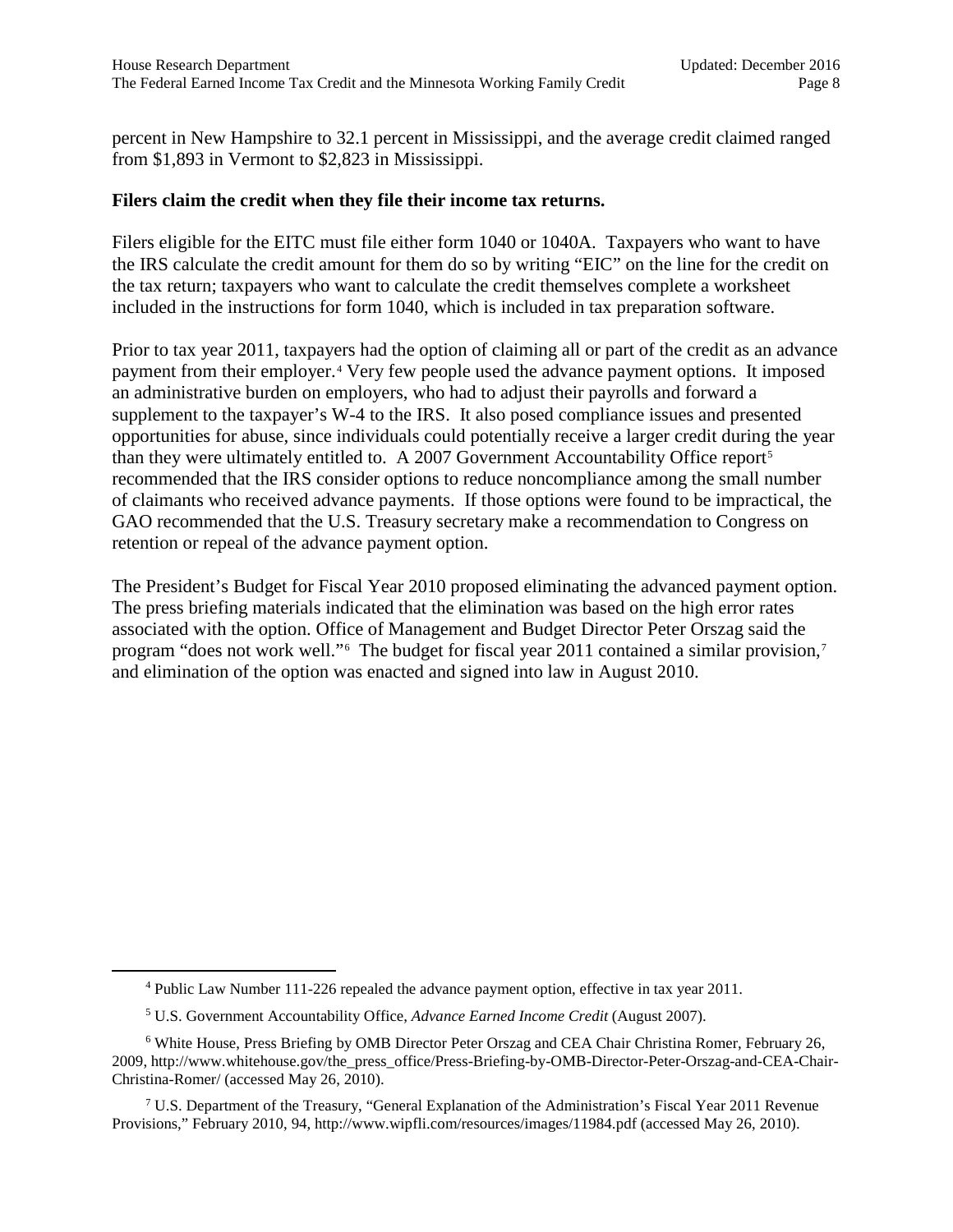# <span id="page-8-0"></span>**The Minnesota Working Family Credit**

Minnesota, as well as 26 other states, offers a state version of the EITC.<sup>[8](#page-8-1)</sup> Like the federal credit, it is fully refundable. Most state credits simply equal a percentage of the federal credit. Minnesota's credit initially followed that pattern. In 1998 the legislature restructured Minnesota's credit so that it equaled a percentage of earned income under a two-tiered calculation, rather than a percentage of the federal credit. The 2014 Legislature eliminated the second tier, and increased the first tier credit percentage. Claimants must continue to meet federal eligibility requirements.

The WFC equaled 10 percent of the federal credit when it was first implemented in 1991. The legislature increased it to 15 percent of the federal EITC for tax years 1993 to 1997. In tax year 1998 the WFC was scheduled to increase to 25 percent of the federal credit. However, the 1998 Legislature restructured the state credit into a two-tiered calculation, effective in tax year 1998, in order to reduce high marginal rates faced by low-income taxpayers.

#### **History of the EITC and WFC**

- 1975 Federal Earned Income Tax Credit (EITC) enacted
- 1979 EITC increased; advance payments made available
- 1985 EITC increased
- 1987 EITC increased and indexed for inflation
- 1988 EITC phaseout floor increased
- 1991 EITC increased; filers with two or more children receive larger credit than those with one; supplemental credits for health insurance and young children added Minnesota implements the refundable Working Family Credit

(WFC), equal to 10 percent of the EITC

- 1993 WFC increased to 15 percent of the EITC
- 1994 EITC increased; supplemental credits eliminated; EITC extended to claimants without dependents
- 1995 EITC increased; qualifying income decreased for filers with one child
- 1996 EITC rate increased for filers with two or more children; claimants limited to \$2,200 in "disqualified investment income"
- 1997 WFC increased to 25 percent of the EITC for filers with dependents, effective tax year 1998
- 1998 WFC restructured as a percentage of earnings rather than a percentage of EITC
- 1999 WFC percentage increased for first tier of earned income
- 2001 EITC and WFC phaseout thresholds increased for married joint filers to reduce marriage penalties, effective tax year 2002
- 2009 EITC rate increased for claimants with three or more children, phaseout threshold further increased for married joint filers
- 2011 WFC phaseout threshold for married claimants increased for tax year 2011 only
- 2013 WFC phaseout threshold for married claimants increased to match federal threshold through 2017
- 2014 WFC second tier eliminated, first-tier credit rate increased
- 2015 EITC increased rate for three or more children and increased phaseout threshold for married joint filers made permanent; nonresidents prohibited from claiming WFC

<span id="page-8-1"></span><sup>&</sup>lt;sup>8</sup> The appendix provides a table listing state earned income tax credits.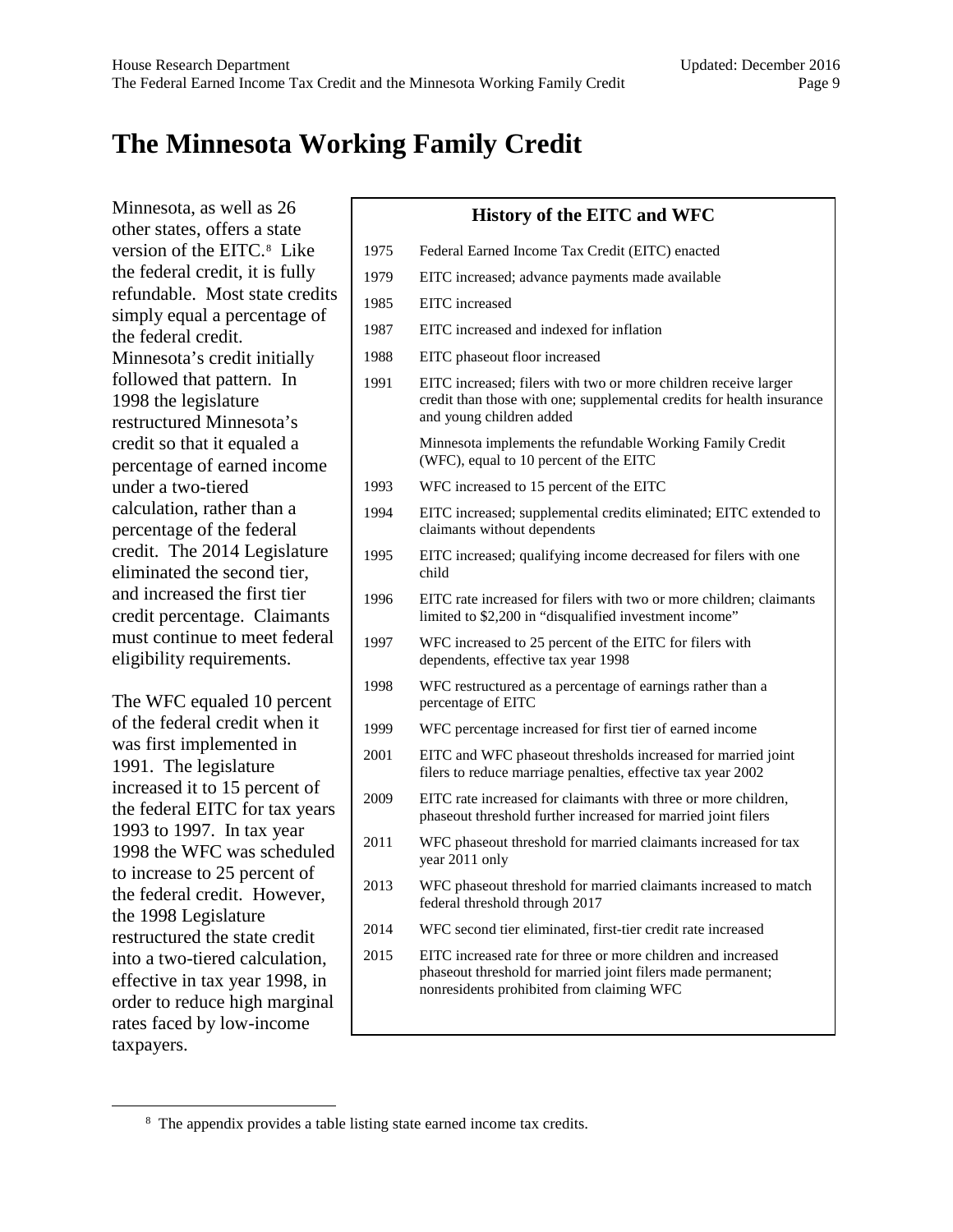The 1998 restructuring did not change the maximum credit for filers with no qualifying children and those with one qualifying child, but increased the maximum credit for tax year 1998 from \$939 to \$1,127 for those with two or more qualifying children. The 1999 Legislature increased the maximum credit for all filers, and the 2000 Legislature increased the credit rates to ensure that all claimants received at least 25 percent of the federal credit.

In 2001, Congress enacted marriage penalty relief in the EITC that provided for the phaseout threshold to be \$1,000 higher for married couples than for single and head of household filers, with the additional amount scheduled to increase over time and be indexed for inflation. The additional amount was subsequently increased to \$5,000 indexed for inflation, and became a permanent feature of the credit in the Protecting Americans from Tax Hikes (PATH) Act of 2015. Minnesota conformed to the increased phaseout threshold for 2002 through 2011, did not conform to the additional increase to \$5,000 in 2012, and in 2013 conformed to the additional increase through 2017.[9](#page-9-0) Minnesota has not yet acted to conform to the federal change that made the \$5,000 increase in the threshold permanent; absent state action, the increase in the phaseout threshold for married joint filers at the state level will revert to \$3,000 indexed from 2008.

Effective in 2009, Congress increased the EITC rate for claimants with three or more children to 45 percent. PATH made the higher rate permanent. Minnesota has not provided a higher WFC rate for claimants with three or more children.

In 2014 Minnesota eliminated the second tier of the WFC calculation while increasing the credit rate and, for claimants with children, the maximum earnings eligible for the credit, so that all eligible claimants qualified for higher credits than under prior law.

In 2015, Minnesota disallowed the WFC for nonresidents. This followed the termination of the state's income tax reciprocity agreement with Wisconsin. Under reciprocity, Minnesota and Wisconsin residents with earnings in the other state were able to just file income tax returns in their state of residence, rather than filing returns in both states. With the end of reciprocity in 2010, Wisconsin residents with earned income in Minnesota had to file Minnesota returns and pay tax on their Minnesota earnings, and began claiming Minnesota's working family credit on their Minnesota returns, while also claiming Wisconsin's state credit on their Wisconsin returns. Wisconsin limits its state earned income credit to full-year residents.<sup>[10](#page-9-1)</sup>

Table 3 shows the credit calculation for tax year 2016 for single and head of household filers, and for married couples filing joint returns.

<span id="page-9-0"></span><sup>&</sup>lt;sup>9</sup> The income level at which the EITC phaseout begins and ends was increased for married filers by \$1,000 in 2002-2004, \$2,000 in 2005-2007, and \$3,000 in 2008. It was adjusted in following years for inflation and further increased to \$5,000 for tax year 2009. In 2009 Minnesota did not conform to the increase to \$5,000 and instead provided an increase in the phaseout of \$3,130, the "old" federal law adjusted for inflation. Minnesota conformed to extension of the \$5,000 with indexing through tax year 2010; when Congress extended it through tax year 2012, Minnesota conformed for tax year 2011 only, so that in tax year 2012 there was no increase in the phaseout threshold for married joint filers under the WFC. Minnesota conformed to the extension of the indexed \$5,000 through 2017, but has not yet conformed to the federal law change that made the indexed \$5,000 permanent.

<span id="page-9-1"></span> $10$  As a result, a Minnesota resident working in Wisconsin could not qualify for the Wisconsin credit.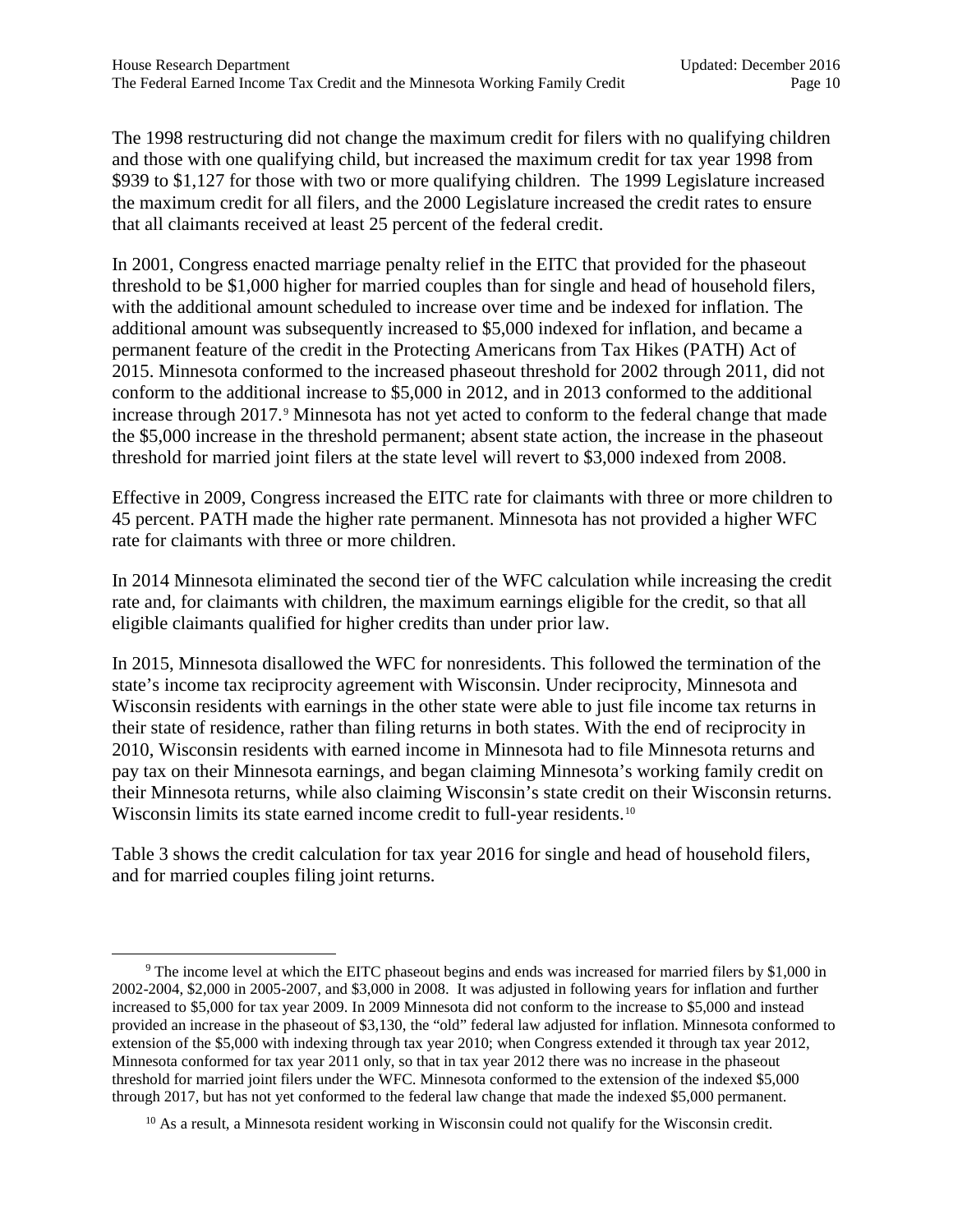<span id="page-10-0"></span>

|                                   | No qualifying children                | One qualifying child                    | Two or more<br>qualifying children   |  |
|-----------------------------------|---------------------------------------|-----------------------------------------|--------------------------------------|--|
| <b>Credit calculation</b>         | 2.1% of first $$6,310$ of<br>earnings | 9.35% of first<br>$$11,350$ of earnings | 11% of first \$18,610 of<br>earnings |  |
| <b>Maximum</b> credit             | \$133                                 | \$1,061                                 | \$2,047                              |  |
| <b>Credit phaseout</b>            | 2.01% of income over<br>\$8,300       | 6.02% of income over<br>\$21,620        | 10.82% of income over<br>\$25,640    |  |
| <b>Maximum income</b><br>eligible | \$14,893                              | \$39,248                                | \$44,560                             |  |

Table 3: **Minnesota Working Family Credit Calculation, 2016**

House Research Department

#### **In 2014, 345,858 filers claimed the WFC for a total of \$256.1 million.**

<span id="page-10-1"></span>Figure 1 shows the distribution of returns by county for 2014.



Figure 1: **Minnesota Working Family Credit Recipients, 2014**

> While over 51 percent of the returns claiming credits came from the Twin Cities metropolitan area, these seven counties generated about 55 percent of all returns filed. Put another way, in 2014 metro filers were slightly less likely to claim the credit than were nonmetro area filers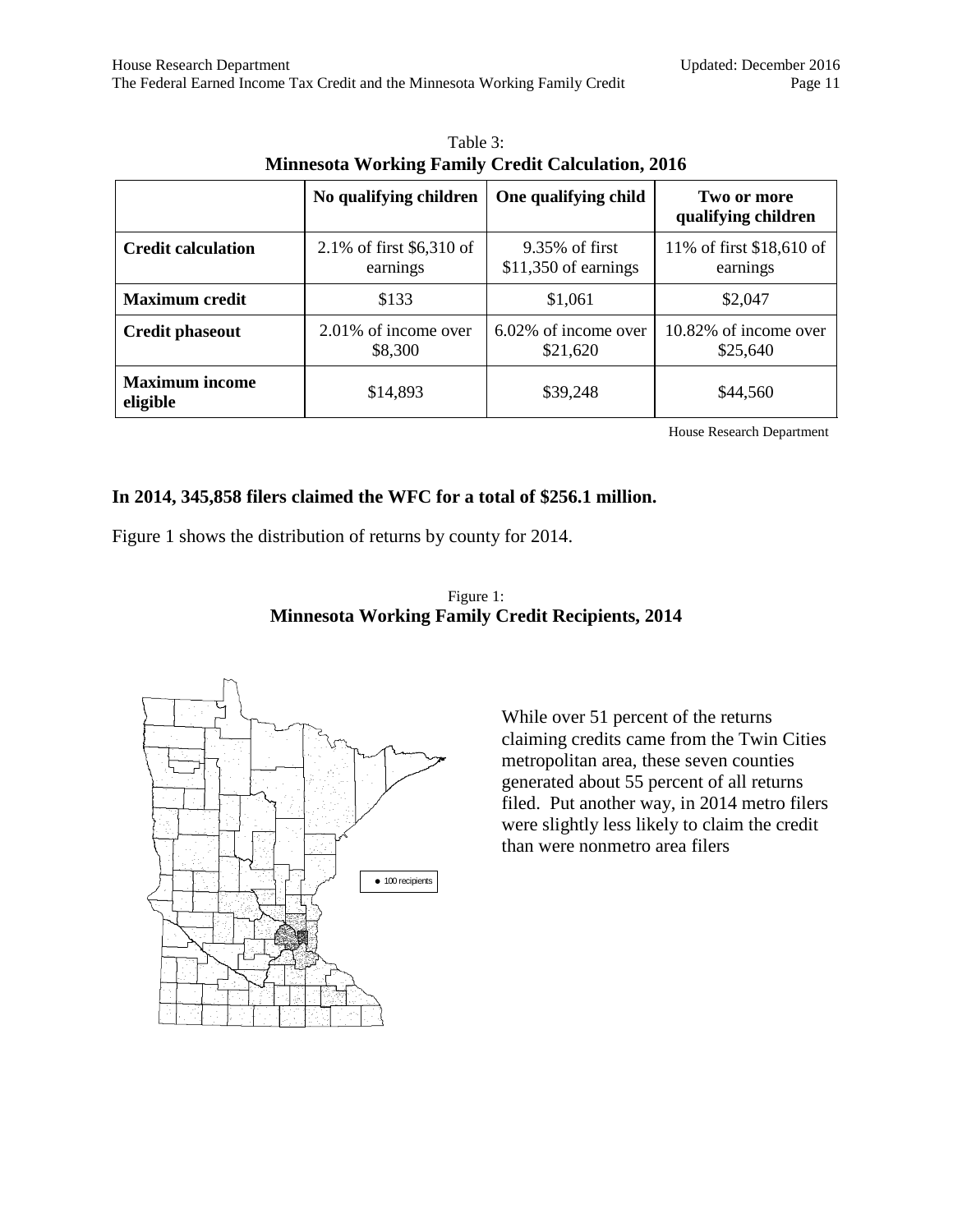Figure 2 shows the percent of returns on which the credit was claimed by county; this ranged from 7.0 percent of all returns in Carver County in the metropolitan area, to 19.7 percent of all returns in Wadena County in north central Minnesota.



<span id="page-11-0"></span>

Over 16 percent of all tax returns filed in many north central Minnesota counties claimed the WFC, while fewer than 12 percent of returns filed in most Twin Cities metropolitan counties claimed the credit. Ramsey County, with over 16 percent of returns claiming the credit, was the exception in the metro area. Generally higher incomes in the metro area make it less likely for filers to qualify for the credit.

#### **Statewide, about 13.5 percent of all tax returns claimed the EITC and WFC in 2014.**

The number of returns claiming the credit increased by about 39 percent over the last ten years, from about 249,800 in 2004 to about 346,000 in 2014. The number of returns filed

increased just over 1 percent over the same time period. The credit has changed in two ways in that time period, both of which contributed to the increase in the number of claimants. Congress and the legislature have increased the credit rate and have increased the income phaseout of the credit for married joint filers, in order to reduce marriage penalties in the credits.

#### **Both the average working family credit and the total credit amount per year have increased dramatically since the credit took effect in 1991.**

The average WFC was \$78 in 1991, when the credit rate was 10 percent, and \$142 in 1993, when the rate increased to 15 percent. The increases since 1993 resulted from significant expansion of the federal credit, which took effect in 1994, the increases in the state credit rates in 1998 to 2001 and in 2014, the extended phaseout range for married joint filers, beginning in 2002, and the increased federal credit rate for filers with three or more qualifying children, beginning in 2009. Table 4 shows the total amount of credit claimed, number of claimants, average amount claimed from 1991 through 2014, and projected amounts for 2015 to 2019.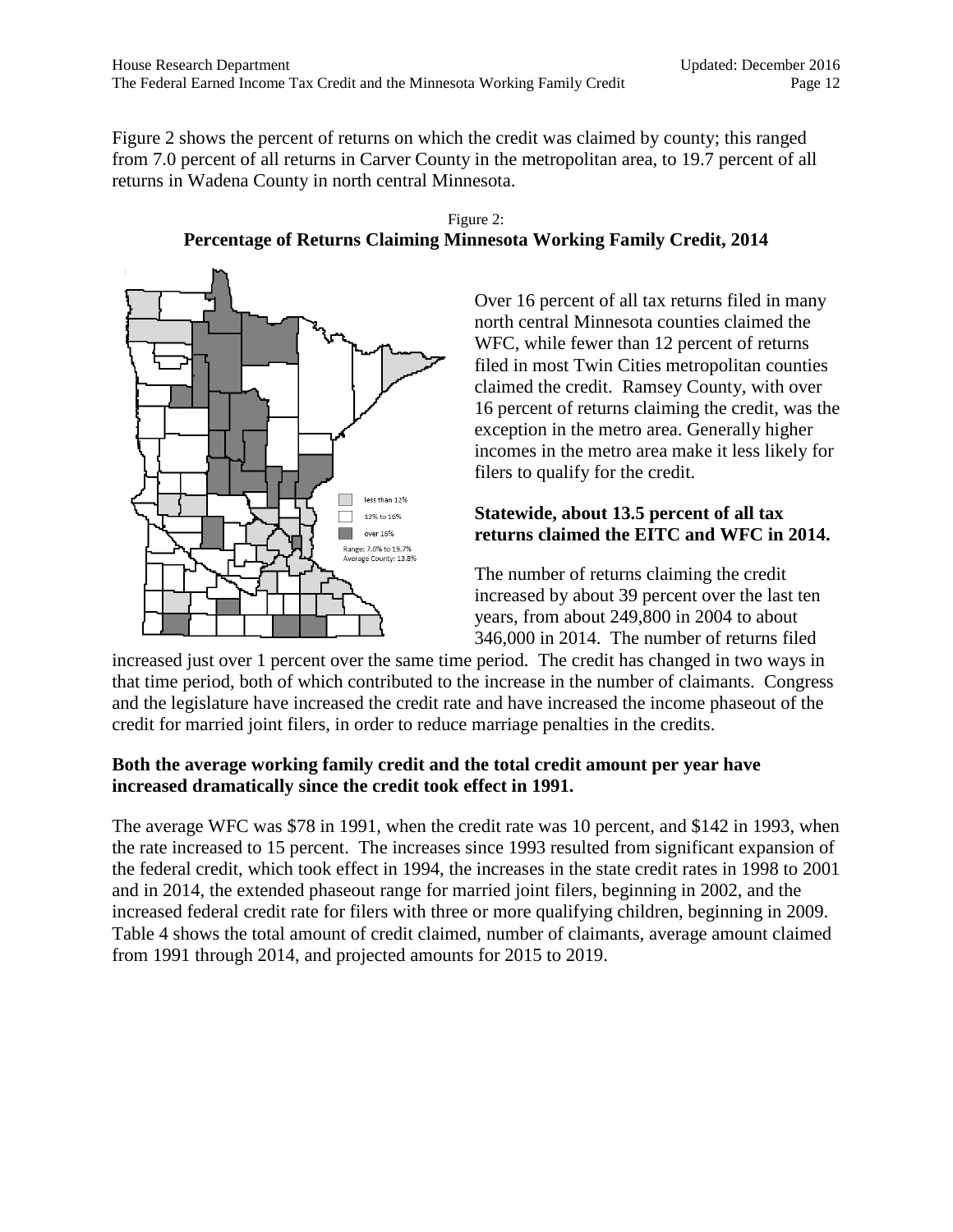<span id="page-12-0"></span>

| Tax year         | \$ claimed (millions) | Number of claimants | Average credit |
|------------------|-----------------------|---------------------|----------------|
| 1991             | \$9.7                 | 123,774             | \$78           |
| 1992             | \$11.5                | 134,746             | \$86           |
| 1993             | \$20.5                | 145,161             | \$142          |
| 1994             | \$29.6                | 187,155             | \$158          |
| 1995             | \$36.9                | 206,387             | \$179          |
| 1996             | \$42.5                | 214,581             | \$198          |
| 1997             | \$43.5                | 212,658             | \$205          |
| 1998             | \$79.6                | 204,675             | \$389          |
| 1999             | \$88.6                | 203,032             | \$437          |
| 2000             | \$100.7               | 203,500             | \$495          |
| 2001             | \$102.7               | 202,266             | \$508          |
| 2002             | \$128.3               | 245,967             | \$522          |
| 2003             | \$127.4               | 247,068             | \$516          |
| 2004             | \$130.3               | 249,841             | \$522          |
| 2005             | \$138.8               | 258,672             | \$537          |
| 2006             | \$147.2               | 267,603             | \$550          |
| 2007             | \$163.3               | 289,293             | \$565          |
| 2008             | \$172.6               | 297,107             | \$581          |
| 2009             | \$193.8               | 325,673             | \$595          |
| 2010             | \$193.6               | 330,040             | \$586          |
| 2011             | \$208.7               | 344,367             | \$606          |
| 2012             | \$196.3               | 324,686             | \$605          |
| 2013             | \$211.7               | 339,901             | \$623          |
| 2014             | \$256.1               | 345,858             | \$741          |
| 2015 (projected) | \$253.7               | 330,100             | \$769          |
| 2016 (projected) | \$259.5               | 333,700             | \$778          |
| 2017 (projected) | \$265.5               | 337,400             | \$787          |
| 2018 (projected) | \$263.7               | 335,900             | \$785          |
| 2019 (projected) | \$269.8               | 339,600             | \$794          |

Table 4: **Minnesota Working Family Credit, 1991 to 2019**

Source: Minnesota Department of Revenue

#### **The Minnesota working family credit totaled \$256.1 million in tax year 2014, with the amount projected to increase to over \$265 million in tax year 2017.**

The total for 2011 is over five times the \$43.5 million paid in 1997, with the increase due to the 1998 restructuring of the credit, the rate increases in 1998 and 2000, and changes to the phaseout for married joint filers in 2002 and 2009. The decrease in the overall credit amount from 2011 to 2012 reflects the one-year suspension at the state level of the extended phaseout range for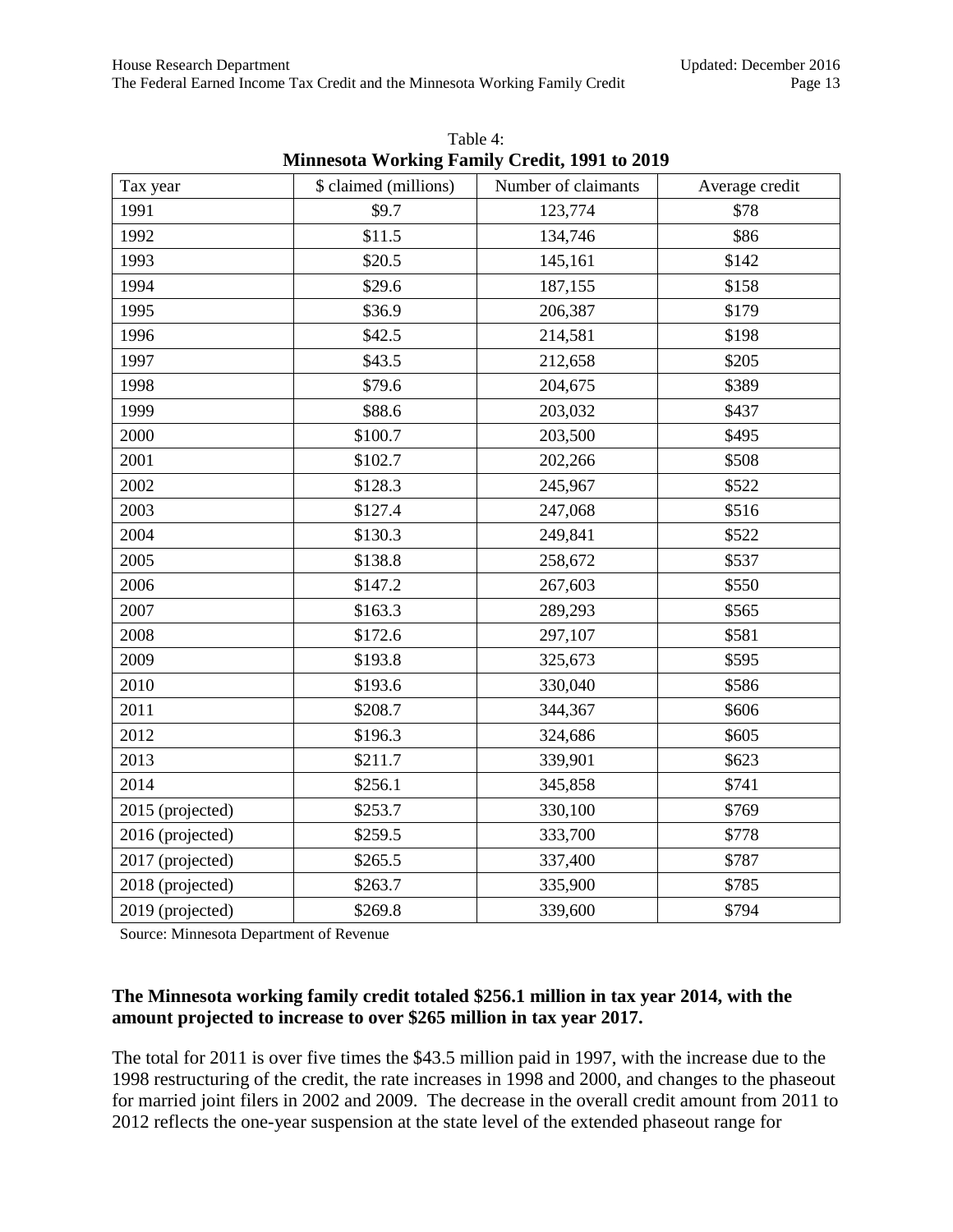married joint filers. The increase in credit claims after 2010 may reflect claims by Wisconsin residents with Minnesota earnings following the termination of income tax reciprocity with Wisconsin, while the decrease in claims from 2014 to 2015 may reflect in part Minnesota's disallowance of the credit to nonresidents, including Wisconsinites with Minnesota earned income.

#### **About 55 percent of WFC recipients have no tax liability, but file a tax return to receive the credit as a refund.**

As Figure 3 shows, another 27 percent of the 2014 recipients owe some tax but receive a credit that exceeds their liability, so a total of 82 percent of claimants receive at least part of their WFC as a refund. The remaining recipients—18 percent—have tax liability that equals or exceeds their credit. This means that a total of 45 percent of claimants use at least part of their WFC to offset tax liability.

Nationwide, 86 percent of all EITC recipients receive at least part of their credit as a refund. In Minnesota, 84.6 percent of recipients received a full or partial refund of their EITC compared with a low of 80.0 percent in Vermont and a high of 91.0 percent in Mississippi.<sup>[11](#page-13-0)</sup>

In 1997, the Department of Revenue calculated the WFC for filers who had claimed the federal credit but not the state credit in tax years 1995 and 1996. It issued over \$750,000 in refund checks to 8,380 eligible filers. The restructuring of the credit in 1998 prevents the department from repeating this project. Prior to 1998, the state credit was a percentage of the federal credit, and the federal credit was available electronically to the department, as coded from Form 1040. The earned income figures needed to calculate the restructured state credit are on a federal worksheet, not the 1040, and are not available electronically. Data from the 2014 income tax sample indicates that about 99 percent of Minnesota EITC recipients also claimed the WFC. This figure is higher in 2014 than in previous years, perhaps because in 2014 the extended phaseout for married filers was the same for the WFC as for the EITC.

<span id="page-13-0"></span><sup>&</sup>lt;sup>11</sup> U.S. Department of the Treasury, Internal Revenue Service; Statistics of Income Division.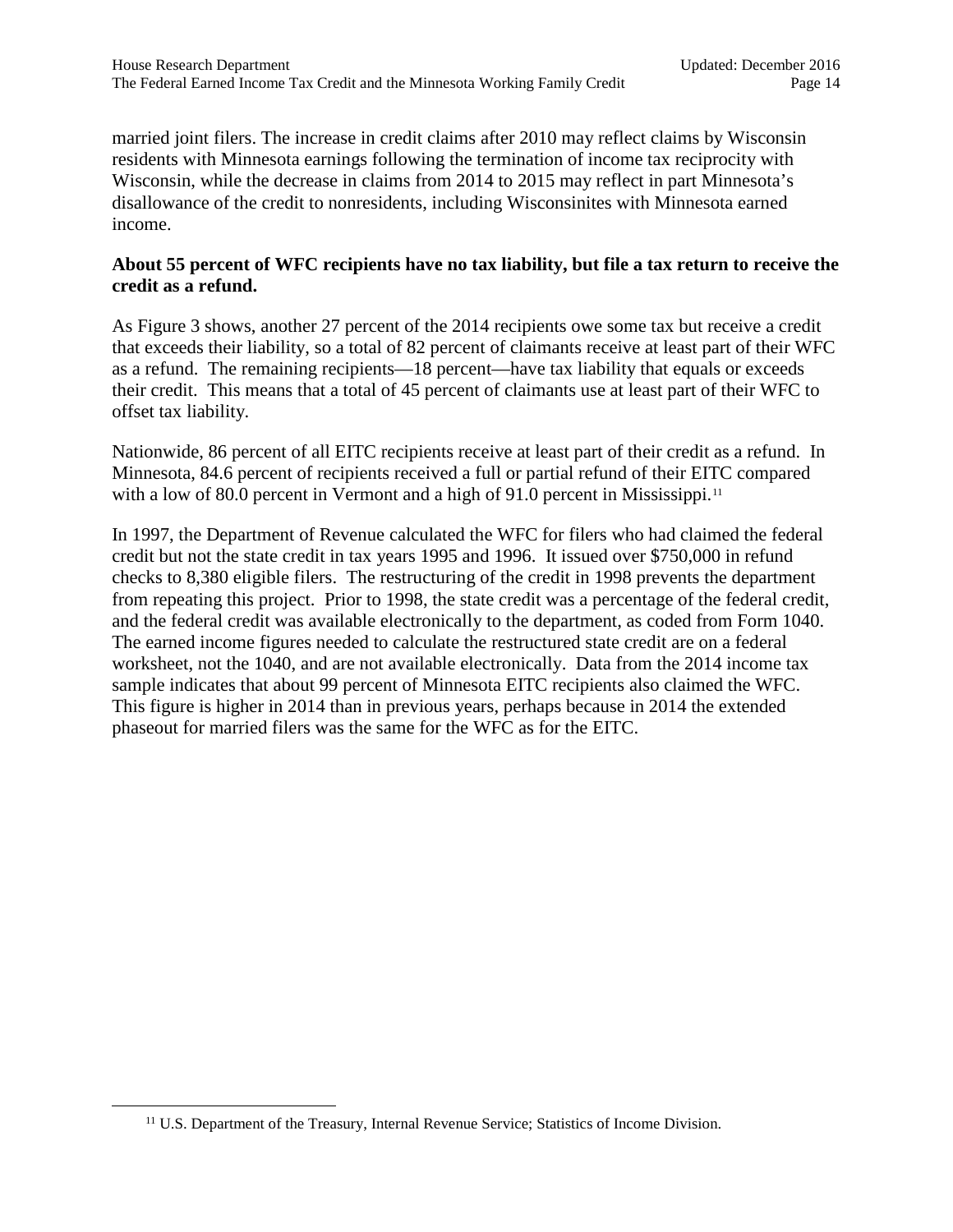#### Figure 3: **Refundability of Working Family Credit, 2014**

<span id="page-14-0"></span>

Note: 27% of claimants qualify for a credit that exceeds their tax liability. For this 27%, part of the credit offsets liability, and the rest is paid as a refund. This 27% is shown in white in both bars on the left.

House Research Graphics

#### **Under one-fifth—16.5 percent—of the total amount paid in WFC offsets tax liability, while the rest—83.5 percent—of the total is distributed as refunds.**

In 2014, \$213.6 million of the WFC offset tax liability and the remaining \$42.5 million was paid as refunds. At the national level, just under 87 percent of EITC dollars were distributed as refunds in 2014, with only 13 percent offsetting the federal income tax. In Minnesota, 87.6 percent of the EITC was refunded compared to a high of 90.6 percent in West Virginia, and a low of 83.2 percent in California.<sup>[12](#page-14-1)</sup>

<span id="page-14-1"></span>While nationwide the percent of claimants receiving at least part of the credit as a refund (87 percent) happens to equal the percent of the total amount paid in credits, in Minnesota 84.6 percent of EITC recipients receive a full or partial refund, and 87.6 percent of the total paid in EITCs is paid as a refund.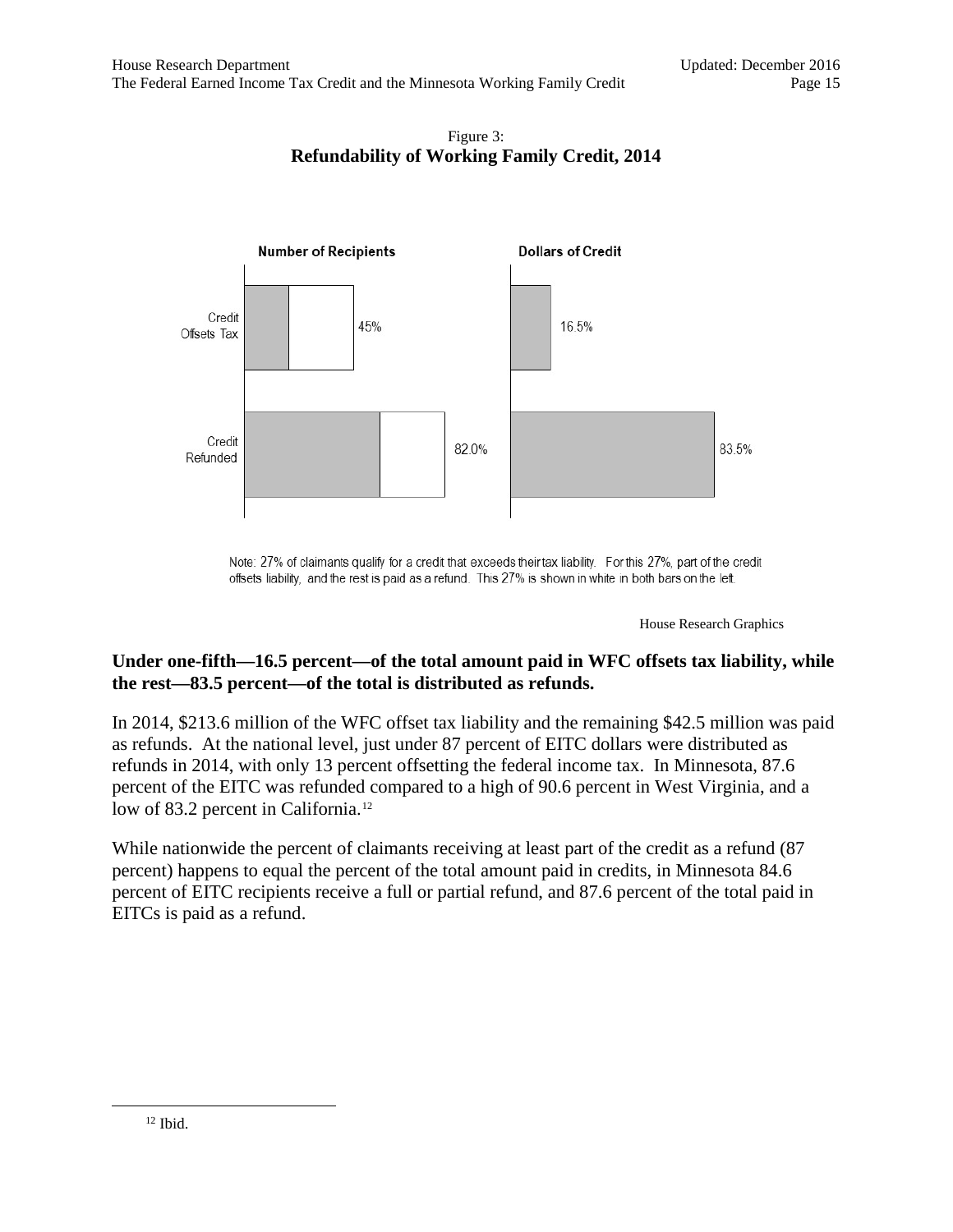#### **Most WFC recipients have one or more qualifying children.**

Figure 4 shows that in 2014,<sup>13</sup> 38.2 percent of recipients had two or more qualifying children and 34.5 percent had one qualifying child. About 65 percent of the dollars paid in credits went to the 38.2 percent of claimants who had two or more qualifying children. This group received a disproportionate share of credit dollars because of higher credit rates and a higher income at which the credit phases out for parents with two or more qualifying children than for those with one or no qualifying children.

<span id="page-15-0"></span>



House Research Graphics

<span id="page-15-1"></span><sup>&</sup>lt;sup>13</sup> Data on the total amount and refundability of the credit is from the Department of Revenue's 2014 processing report, and data on the number of qualifying children claimed by recipients is from the 2014 income tax sample, also prepared by the Department of Revenue.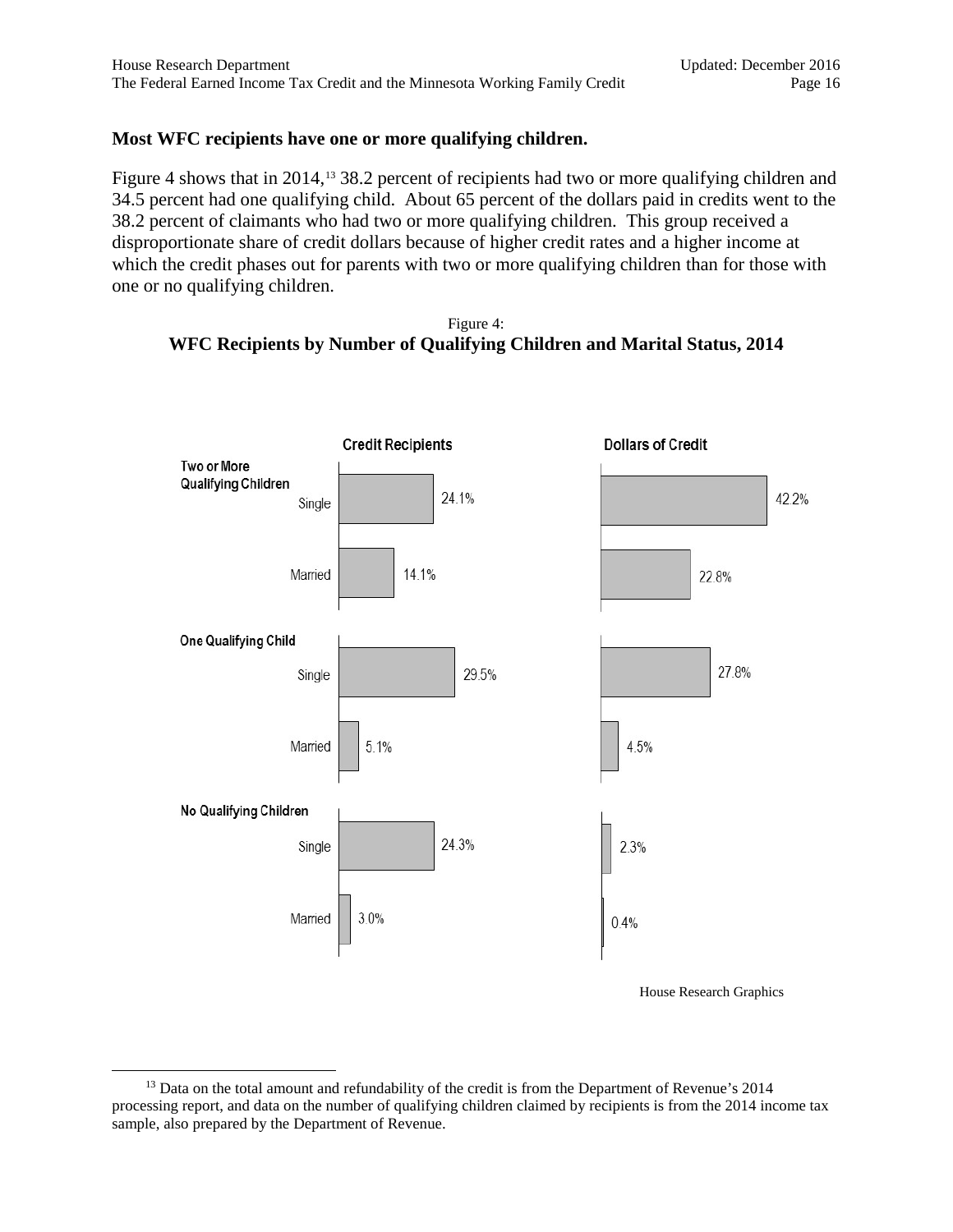Single parents who received the credit were slightly more likely to have only one child than to have two or more; 29.5 percent of all recipients were single parents with one child, while 24.1 percent were single parents with two or more qualifying children. Married parents, however, were more likely to have at least two children; 14.1 percent of recipients were married with two or more qualifying children, and only 5.1 percent were married with one qualifying child.

Over 27 percent of all recipients had no qualifying children. This group, however, received less than 3 percent of credit dollars. In 2014, claimants without children received credits equal to 2.1 percent of their first \$6,280 of earnings. The credit is fully phased out at a relatively low income for filers without qualifying children—\$14,820 in 2014, compared to a maximum income of \$39,071 for parents of one qualifying child, and \$44,368 for those with two or more qualifying children.[14](#page-16-1)

# <span id="page-16-6"></span><span id="page-16-0"></span>**The Tax Credits and Poverty**

The EITC has long been viewed as a way to provide financial assistance to families who would otherwise be living in poverty. In 1975, when the EITC took effect, the federal poverty guideline for a family of four was around \$4,000, the income amount at which the EITC phaseout began. Since then, the poverty guidelines have risen with inflation to reach \$26,339 for a family of four in 2016. Many view the EITC as a way to raise working families above the poverty level; to this end the federal government has expanded and revised the EITC to keep pace with inflation.

#### <span id="page-16-5"></span>**The IRS and Census Bureau estimate that about 80 percent or those eligible for the EITC claim it, both nationwide and in Minnesota. [15](#page-16-2)**

The earned income and working family tax credits are relatively effective at reaching the lowincome population. These participation rates compare favorably with participation rates for direct spending programs, such as the Supplemental Nutrition Assistance Program (SNAP, formerly called food stamps), which targets a similar population.<sup>[16](#page-16-3)</sup> Some speculated in the early

<span id="page-16-3"></span><sup>16</sup> *See* Table 1 in Janet Currie, *The Take up of Social Benefits*, NBER Working Paper (May 2004), http://escholarship.org/uc/item/0r38h5d4 (accessed July 28, 2016), for estimated take-up rates for various social benefit programs from published studies. For example, estimates of the overall take-up rates for SNAP range from 54 percent to 69 percent of eligibles. By comparison, more universal programs have higher take-up rates, such as Medicare with an estimated rate of 96 percent.

<span id="page-16-4"></span><span id="page-16-1"></span> $14$  The maximum incomes shown are for single and head of household filers. In 2014, the maximum income eligible for the working family credit was \$5,430 higher for married couples filing joint returns.

<span id="page-16-2"></span><sup>&</sup>lt;sup>15</sup> For tax years 2008 through 2013, Minnesota's estimated participation rates ranged from a low of 78 percent (tax years 2008 and 2010) to a high of 81 percent (tax year 2013). Internal Revenue Service, *EITC Participation Rate by States*, www.eitc.irs.gov/EITC-Central/Participation-Rate (accessed July 28, 2016). These estimates are based on linking data from tax returns and the American Community Survey (ACS) conducted by the Census Bureau. The ACS data allow making state-by-state estimates. Earlier estimates prepared using somewhat more detailed national survey data, which allows better estimating of EITC eligibility for nonclaimants, suggest lower participation rates (75 percent or less). Dean Plueger, *Earned Income Tax Credit Participation Rate for Tax Year 2005* (2009), https://www.irs.gov/pub/irs-soi/09resconeitcpart.pdf (accessed July 28, 2016).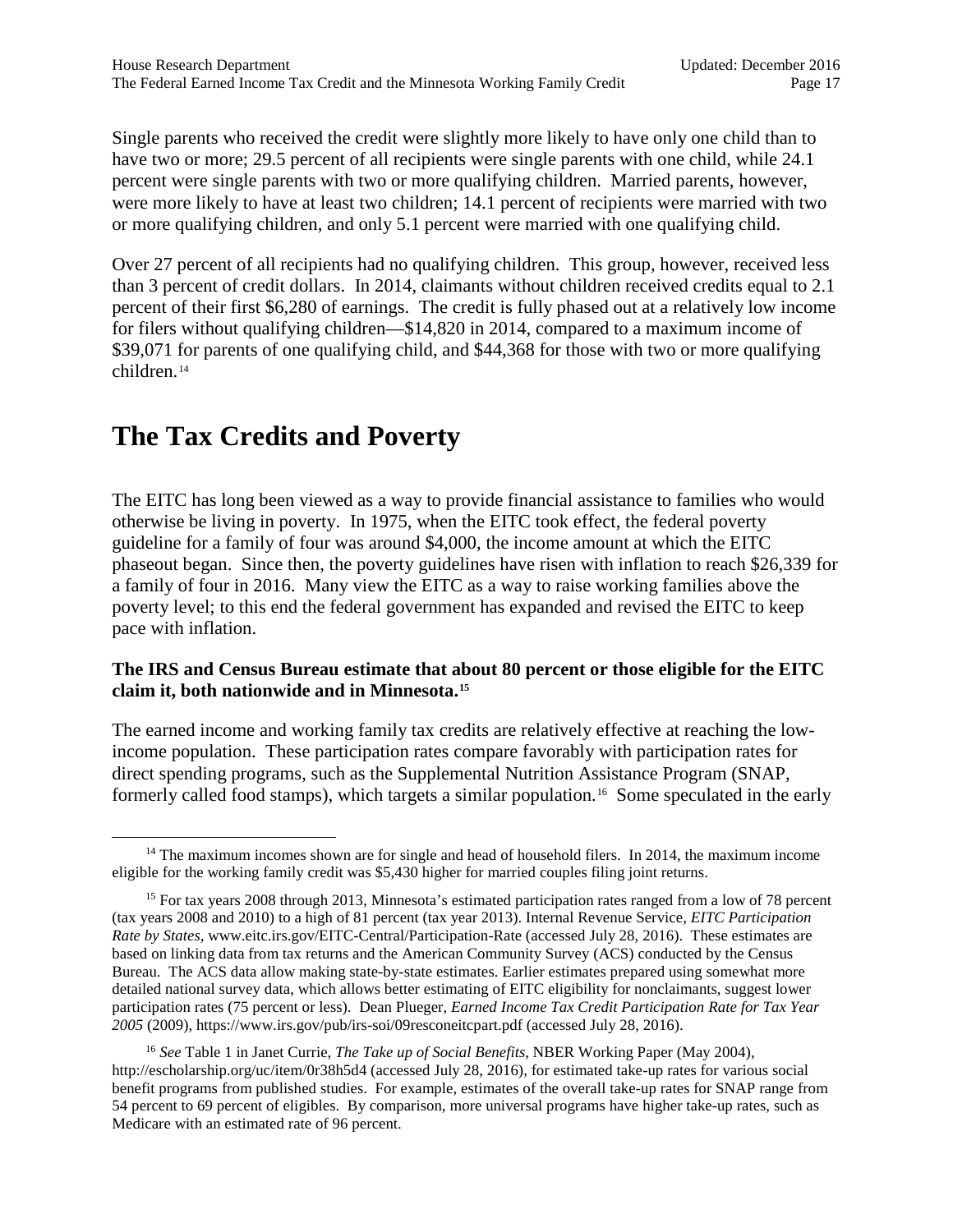years of the EITC that the higher take-up rates for the EITC were attributable to the lower "stigma," because accessing a tax credit is relatively invisible, as compared with using food stamps or similar.[17](#page-17-0) However, recent research suggests that stigma may not be as important as typically was thought. Lack of information and the cost of accessing benefits may be larger factors.[18](#page-17-1) The EITC and WFC have built-in participation advantages in that the cost of accessing the benefits is lower (it's less burdensome to file income tax returns than to apply for most means-tested direct spending benefits, such as SNAP or Medical Assistance) and that outside entities (e.g., commercial tax preparers and Volunteer Income Tax Assistance (VITA) volunteers) encourage participation and provide or solicit the information necessary to do so.

EITC participation rates are typically quite a bit higher for individuals with dependents than those without.[19](#page-17-2) In part, this reflects the much more generous benefits for those claimants; the economic incentive to file is higher, although the rules for claiming the credit (e.g., determining if the qualified child rules are met) are more complex. Similarly, eligible individuals who already file tax returns (e.g., because they owe tax or have withholding) have higher rates than individuals who are not required to file.<sup>[20](#page-17-3)</sup> The IRS mails a notice and worksheet to filers whom it believes are eligible and fail to claim the credit. This increases claiming rates by 41 percent to 52 percent.<sup>[21](#page-17-4)</sup>

#### **Census Bureau research suggests that refundable tax credits lift a substantial number of households above the poverty level.**

The official federal poverty thresholds have been criticized on a number of grounds, including that they do not take into account the effect of taxes (both taxes paid and refundable credits, such as the EITC).[22](#page-17-5) The Census Bureau, in response, has developed and regularly publishes a Supplemental Poverty Measure (SPM) to address these criticisms, although the SPM has not replaced the official poverty thresholds, which are used in various laws and programs. The SPM does include the effect of refundable tax credits, such as the EITC, on poverty thresholds.

<span id="page-17-4"></span><sup>21</sup> Saurabh Bhargava and Dayanand Manoli, "Psychological Frictions and the Incomplete Take-Up of Social Benefits: Evidence from an IRS Field Experiment," *American Economic Review*, 105, no. 11 (2015).

<span id="page-17-0"></span><sup>17</sup> Analysts have identified two different types of stigma: (1) *social* stigma that reflects concerns about what others may think about one's accessing the benefits, and (2) *personal* stigma where one considers accessing benefits to be contrary to his or her principles. The relatively anonymity of tax credits addresses only the first type or social stigma.

<sup>&</sup>lt;sup>18</sup> See note [16,](#page-16-4) Currie, for a survey of the research.

<span id="page-17-2"></span><span id="page-17-1"></span> $19$  Not[e 15,](#page-16-5) Plueger, 179 (56 percent rate for claimants without a qualified child and 86 percent for those with two or more qualified children).

<span id="page-17-3"></span><sup>&</sup>lt;sup>20</sup> Ibid. Plueger data implies 90 percent of those who have filing obligations claim the credit. This is consistent with earlier estimates. Marsha Blumenthal, Brian Erard, and Chih-Chin Ho, "Participation and Compliance with the Earned Income Tax Credit," *National Tax Journal*, 53, no. 2 (2005): 189-213 (89 percent estimate). Much lower percentages of individuals without filing obligations claim the credit (31 percent to 39 percent).

<span id="page-17-5"></span> $22$  That is one of several criticisms of the official thresholds. Some of the others include the failure to take into account in-kind benefits (such as SNAP and Medicaid) and geographic variations in price levels. For a summary of the criticisms and how SPM addresses them, see Kathleen Short, *Supplemental Poverty Measure: 2010*, United States Census Bureau Current Population Report, (Nov. 2011): 1-3.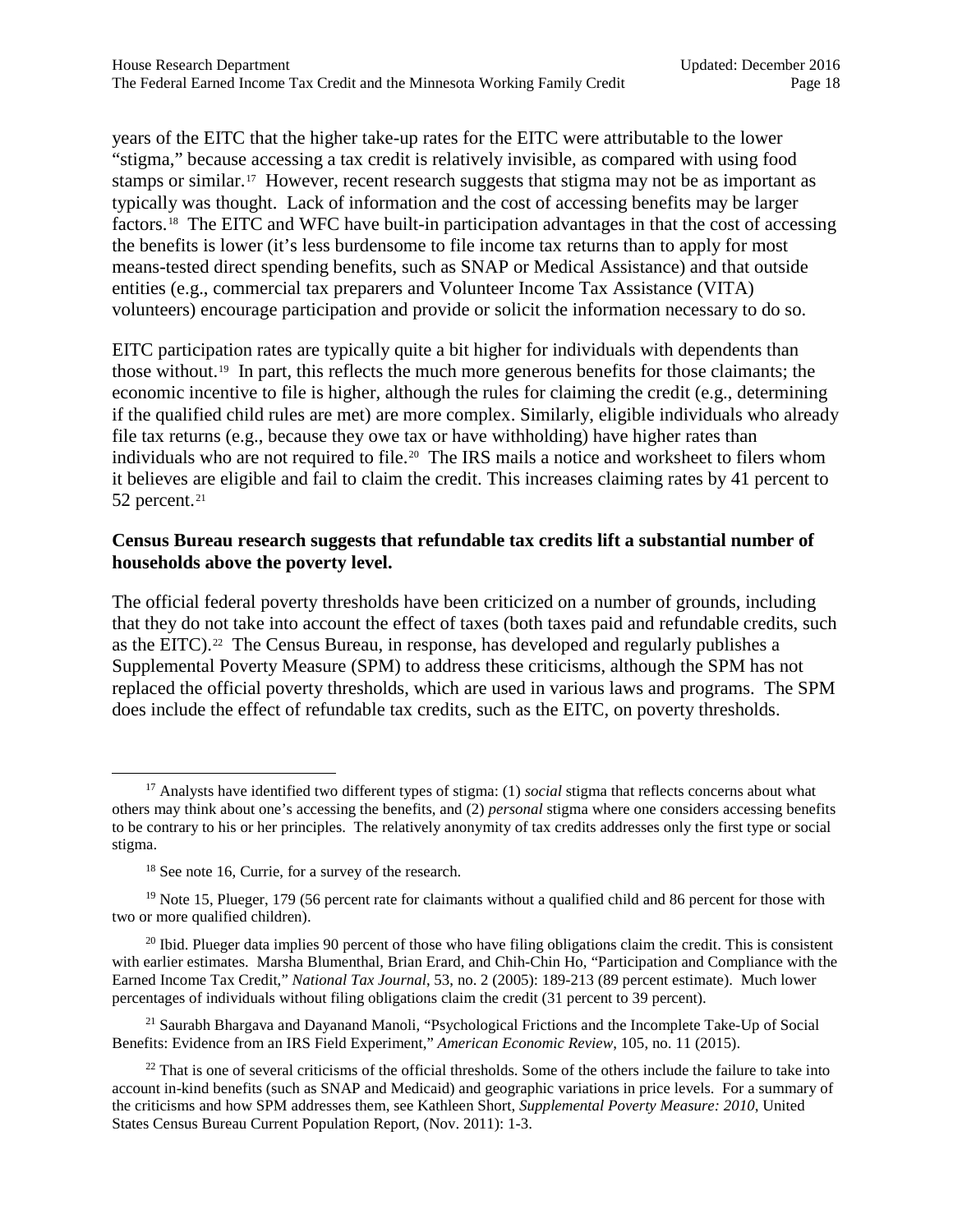A 2015 Census Bureau Current Population Report estimated the effect of the EITC on the number of households under the SPM for 2014. This research showed that federal and state refundable tax credits (principally the EITC) reduced the number of people in poverty by about three percentage points.<sup>[23](#page-18-1)</sup> For children under 18, the effect was larger, more than a seven percentage point drop.

#### **The 2016 EITC and WFC will be large enough to lift single parents and married couples with one or two children above the poverty level.**

Figure 5 compares the earnings of single parent and married couple families with one full-time minimum wage worker plus the EITC and WFC to the federal poverty level for families with one, two, or three dependents. The figure uses 2016 poverty guidelines and Minnesota minimum wage for large employers<sup> $24$ </sup> and assumes that all income is from earnings.

<span id="page-18-0"></span>Figure 5: **Effect of EITC and WFC on Income: Single Parent and Married Couple Families, One Full-Time Minimum Wage Worker, 2016**



House Research Graphics

<span id="page-18-1"></span><sup>23</sup> Kathleen Short, *Supplemental Poverty Measure: 2014*, United States Census Bureau Current Population Report, Table 4a, (Sept. 2015): 9. Only the Social Security program, which is not means-tested, had a larger effect on the poverty rate.

<span id="page-18-2"></span> $24$  The Minnesota minimum wage for employees of establishments that have at least \$500,000 of gross receipts per year increased to \$9.00 on August 1, 2015, and to \$9.50 on August 1, 2016. The figure assumes the \$9.00 minimum wage for the first 30 weeks of the year, and the \$9.50 minimum wage for the remaining 22 weeks.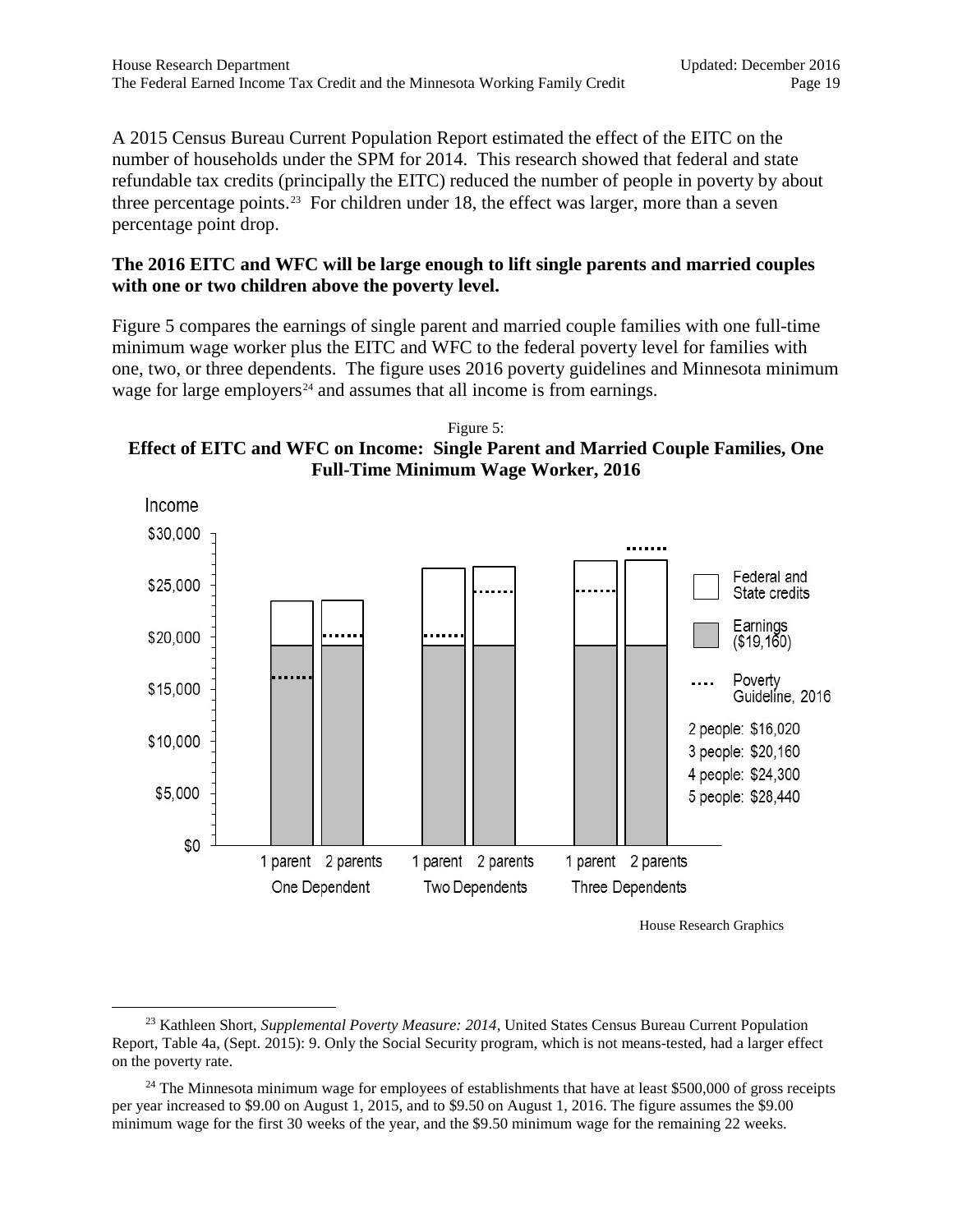#### **The federal EITC, combined with Minnesota's WFC and the increased state minimum wage, is enough to raise the income of full-time working single and married parents of two dependents above the federal poverty guidelines.**

The increased minimum wage and the credits also raise the income of single parents of three children over the poverty guideline, but leave married one-earner families with three children slightly below the poverty guideline.<sup>[25](#page-19-1)</sup> Larger families with only one worker would remain below the poverty guideline. The poverty level increases as family size increases, while the EITC reaches its maximum amount for families with three dependents, and the WFC for families with two dependents. The 2016 poverty guideline is \$16,020 for a two-person family, and \$20,160 for a three-person family. The poverty guideline then increases by \$4,140 for each additional family member. A single parent with four dependents faces a poverty guideline of \$28,440 but receives the same EITC and WFC as a single parent with three dependents. As family size increases, the gap between earnings from a full-time, minimum wage job plus the EITC and WFC and the poverty guideline also increases. The EITC and WFC move larger families closer to the poverty guideline, but does not lift them above it.

# <span id="page-19-0"></span>**The Tax Credits and Work Effort**

**The work incentive effects of the credits depend upon which part of the credits affects the individual: in the phase-in range, the credits reward individuals with a higher return on work, while the credits' phaseout provisions actually reduce the return on work for those affected.**

Economic theory suggests that the EITC and WFC have two contradictory effects on individual work effort: the substitution effect and the income effect.

The **substitution effect** suggests that by increasing or decreasing the return on work, the credits cause individuals to work more or less (to "substitute" work for leisure or vice versa). To understand the potential substitution effects of the credits, it is necessary to look at what happens to the credit if a filer's wages increase. Filers can be affected in three ways, depending upon whether they are in the phase-in, flat, or phaseout range of the credits. Figure 6 graphically shows these ranges of the EITC and WFC for filers with one dependent in tax year 2016. The figure assumes that all income is from earnings.

<span id="page-19-1"></span> $25$  Note that married couples with three dependents and two full-time minimum wage workers would have income above the poverty guidelines based on wage income alone (\$38,320).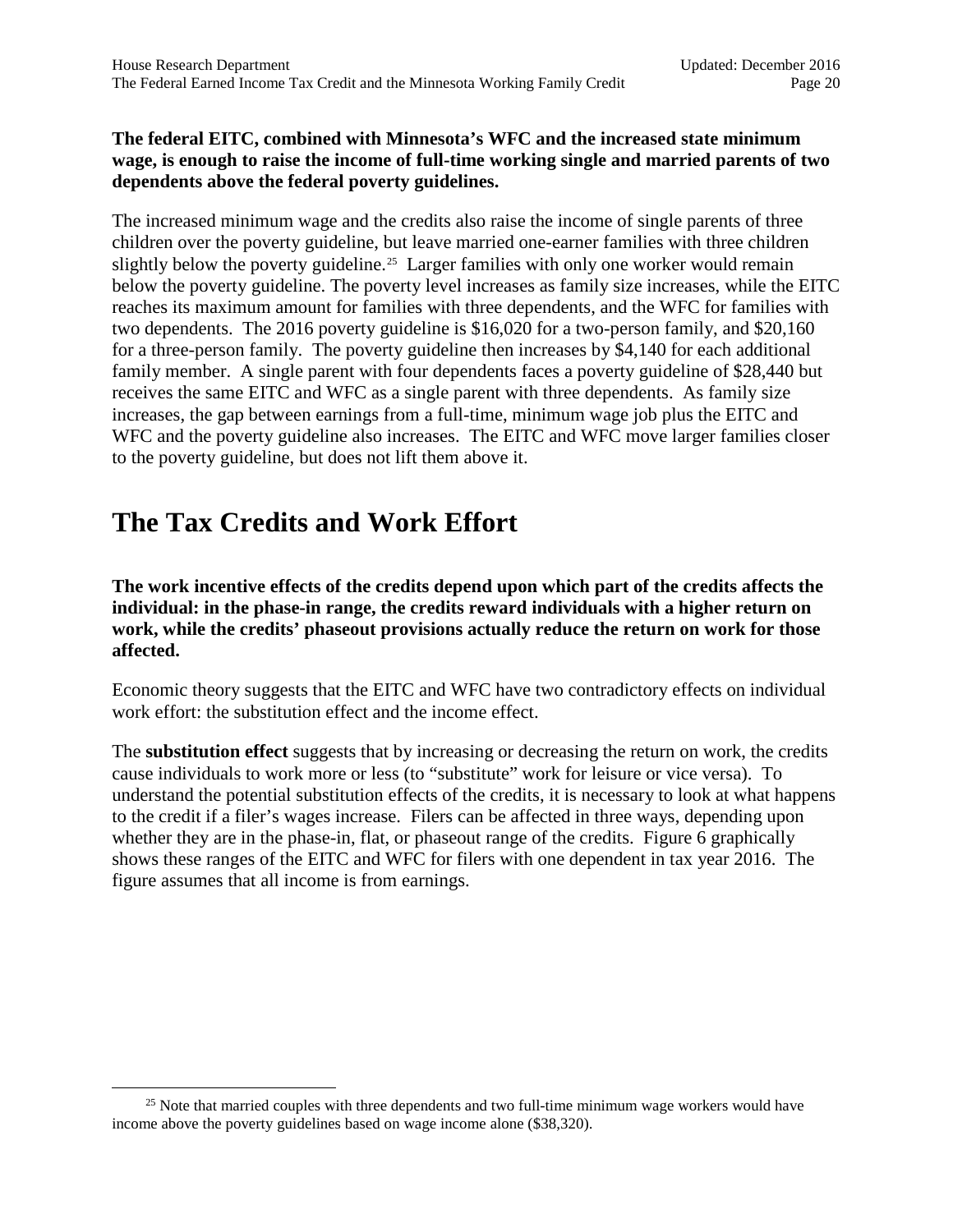<span id="page-20-0"></span>



#### **For an individual in the phase-in range, a greater work effort results not only in greater earnings but in larger credits as well.**

As long as the individual's income is less than the maximum qualifying amount, the credits increase the wage rate. The return for working is higher (in 2016, by as much as 43.35 percent for individuals with one qualifying child, 51 percent for those with two qualifying children, and 56 percent for those with three or more qualifying children). Because individuals can earn more, the credits encourage recipients to work more—that is, to substitute work for leisure. The credits have a positive substitution effect on individuals in the phase-in range. In tax year 2014, an estimated 22.7 percent of Minnesota credit recipients will have income in the EITC phase-in range.<sup>[26](#page-20-1)</sup>

#### **For filers with incomes above the maximum qualifying amount but below the phaseout threshold, no substitution effect occurs; working more neither increases nor decreases the credits.**

In tax year 2014, an estimated 21.0 percent of credit recipients will have income in the EITC "flat" range.

<span id="page-20-1"></span> $26$  Estimates were made using the House Income Tax Simulation (HITS) Model, and the Minnesota Department of Revenue 2014 sample of income tax returns.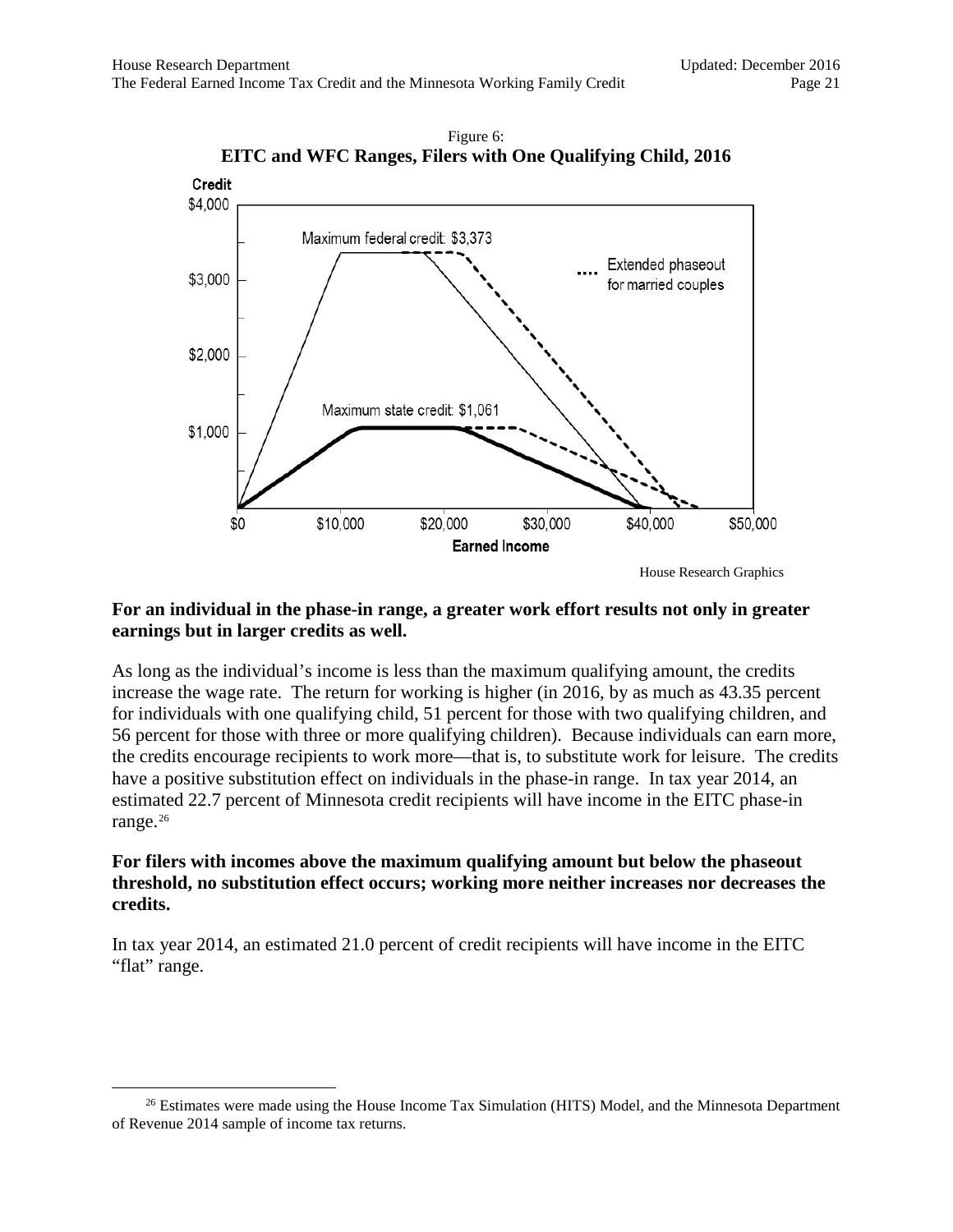#### **Finally, the substitution effect is negative, creating a work disincentive, for filers in the phaseout range; working more reduces their credits.**

For example, a 2016 filer with two dependents and income in the phaseout range who received a \$1,000 increase in wages would also experience a \$211 reduction in the EITC and a \$108 reduction in the WFC.<sup>[27](#page-21-0)</sup> This can be viewed as a 32 percent implicit tax on the additional \$1,000 of wages. To put this in a broader context, these same filers are likely to pay a 10 percent, or at most a 15 percent, federal income tax and a 5.35 percent state income tax. Well over half—56.3 percent—of credit recipients were in the EITC phaseout range in 2014.

The earned income and working family tax credits also have an **income effect**. The credits effectively increase the income of low-income workers; they receive both their wages and the credits. Economic theory suggests that this income effect will cause some individuals to work less. With the credit, they can maintain the same standard of living while working fewer hours. The common sense of the income effect can be seen from an extreme example—it is the reason one expects lottery winners to quit working or work less. While the magnitude of the earned income tax credit or other wage supplements is much smaller, the effect is similar. The work disincentive of the income effect affects all individuals who qualify for the credit, regardless of which range of the credit they are in.

#### **The work disincentive effect is inevitable in a credit that includes a phaseout.**

In designing the credit, Congress and the legislature are faced with these trade-offs:

- Targeting or limiting the credit to lower income workers
- Minimizing the work disincentive that results from "taking away" the credit as income rises
- Limiting the cost of the credit

The credit can have a high phaseout rate, which means that it will go primarily to filers with incomes below the phaseout threshold. The downside of this approach is that there will be a high effective tax rate and large work disincentive for filers in the phaseout range. Or, the credit can have a low phaseout rate, with filers in the phaseout range facing a smaller effective tax rate and a smaller work disincentive. But this approach means that the credit will be available to filers with higher incomes and will cost more. Policymakers must choose between imposing a steep phaseout rate to target the credit to low-income families and to keep the overall cost of the credit low, or using a lower phaseout rate that makes the credit available at higher incomes and costs more to fund.

<span id="page-21-0"></span> $27$  This calculation of the change in "take-home" pay does not take into account the effect of Social Security or Medicare tax, or the phaseout of other credits that the filer receives, such as the federal and state dependent care credits.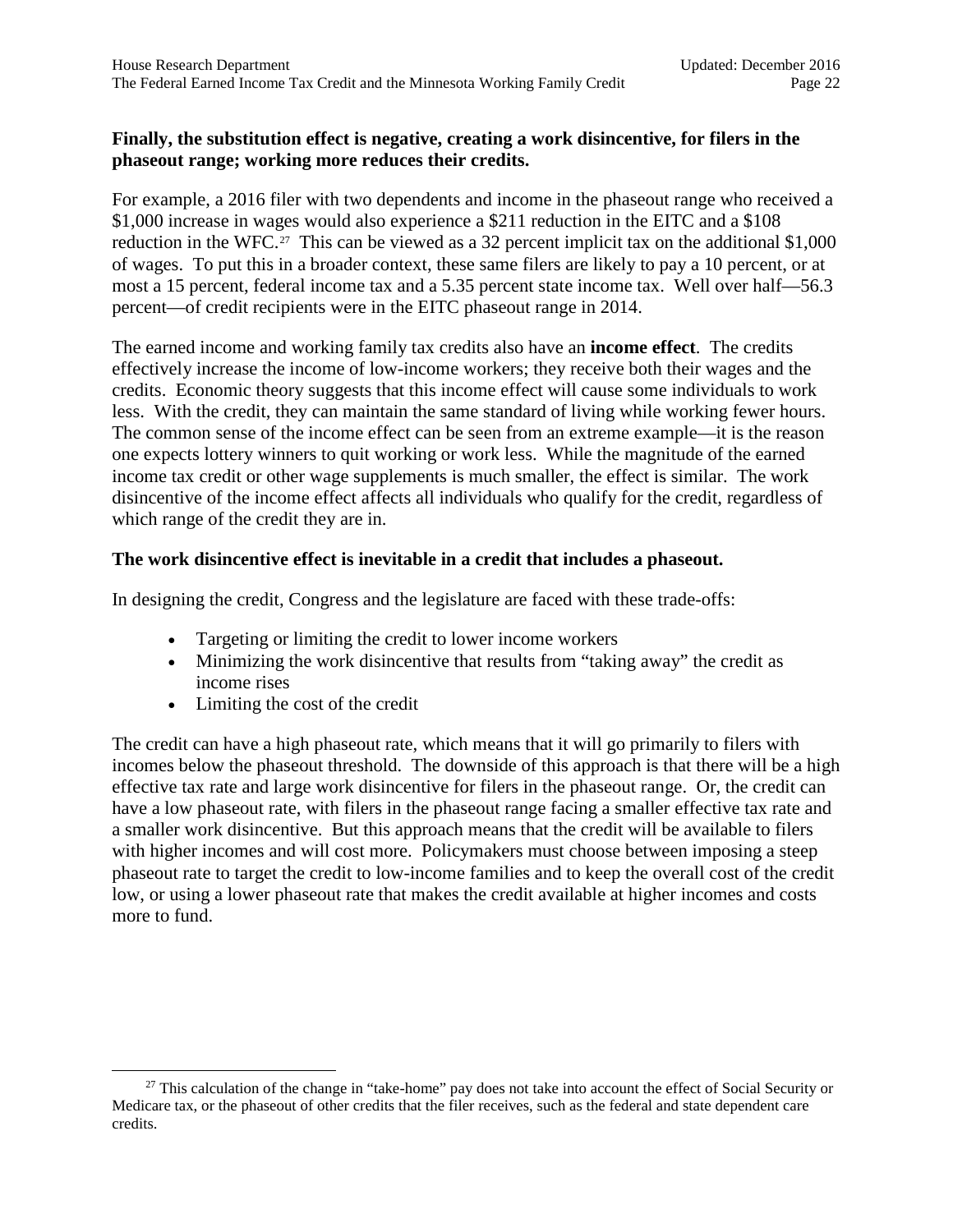#### **Most available research suggests that the EITC causes more single parents to work and increases the total hours worked by those already in the labor force by a small amount.**

<span id="page-22-3"></span>Academic researchers have extensively studied the effects of the EITC, including in some instances state earned income credits, on work—that is, the extent to which the credit leads more people to enter the workforce and/or to work more hours. The results of this research can be summarized as reaching two main conclusions.<sup>[28](#page-22-0)</sup>

- A strong consensus is that the credits increase employment by single mothers, particularly low-skill workers with more than one qualifying child. The effects on other groups are less clear (e.g., on males and married women) and may be negative.
- The credits likely have small, but positive, effects on number of hours worked.

Other interesting results of these academic, empirical studies of the economic effects of the credits on the labor market include the following:

- Studies also have found that the EITC induces low-income single women to report selfemployment income and for those in the phase-in range to report more self-employment income (thereby maximizing their credits).<sup>29</sup> It is unclear the extent to which this effect represents increasing work effort (e.g., undertaking new entrepreneurial efforts or increasing those efforts) or simply reflects reporting previously unreported income to claim larger credits.
- One study using an experiment with users of H&R Block tax preparation services, found that tax preparers educating credit recipients about where they lay on the credit's curve (i.e., in the phase-in, flat, or phaseout ranges) was much more effective in increasing work effort than was making the credit parameters more generous.<sup>[30](#page-22-2)</sup> These effects applied to both self-employed individuals (who may simply have been reporting more income) and wage earners.

<span id="page-22-0"></span><sup>&</sup>lt;sup>28</sup> The summary of the research is based on two recent reviews of the literature. Hilary Hoynes and Jesse Rothstein, *Tax Policy Toward Low-Income Families*, NBER Working Paper No 22080, (March 2016): 16-30, https://www.semanticscholar.org/paper/Tax-Policy-toward-Low-income-Families-Hoynes-Rothstein/2e8c815ee346ec9792acae964c3683d40c928215/pdf (accessed August 11, 2016); Austin Nichols and Jesse Rothstein, "The Earned Income Tax Credit," chapter in *Economics of Means Tested Transfer Programs in the United States* (forthcoming)*,* (Sept. 2015): 38-47, available http://www.nber.org/chapters/c13484.pdf (accessed August 11, 2016).

<span id="page-22-1"></span><sup>29</sup> Sara LaLumia, "The Earned Income Tax Credit and Reported Self-Employment Income," *National Tax Journal* 52, no. 2 (June 2009): 191-217; Emmanuel Saez, "Do Taxpayers Bunch at Kink Points?" *American Economic Journal* 2, no. 3 (2010): 180-212 (finding clear evidence that credit recipients who report selfemployment income bunch at the first "kink" in the EITC schedule where the credit is maximized relative to the amount of wages or self-employment income).

<span id="page-22-2"></span><sup>&</sup>lt;sup>30</sup> Raj Chetty and Emmanuel Saez, "Information and Behavioral Responses to the Taxation: Evidence from an Experiment with EITC Clients at H&R Block," National Bureau of Economic Research, working paper (September 7, 2008). This suggests that lack of understanding of the complicated credit structure is a barrier to its effectiveness and that investing more on education efforts would be more cost-effective than making the credit formula more generous. The authors' estimates suggest these efforts could be more than ten times as cost-effective.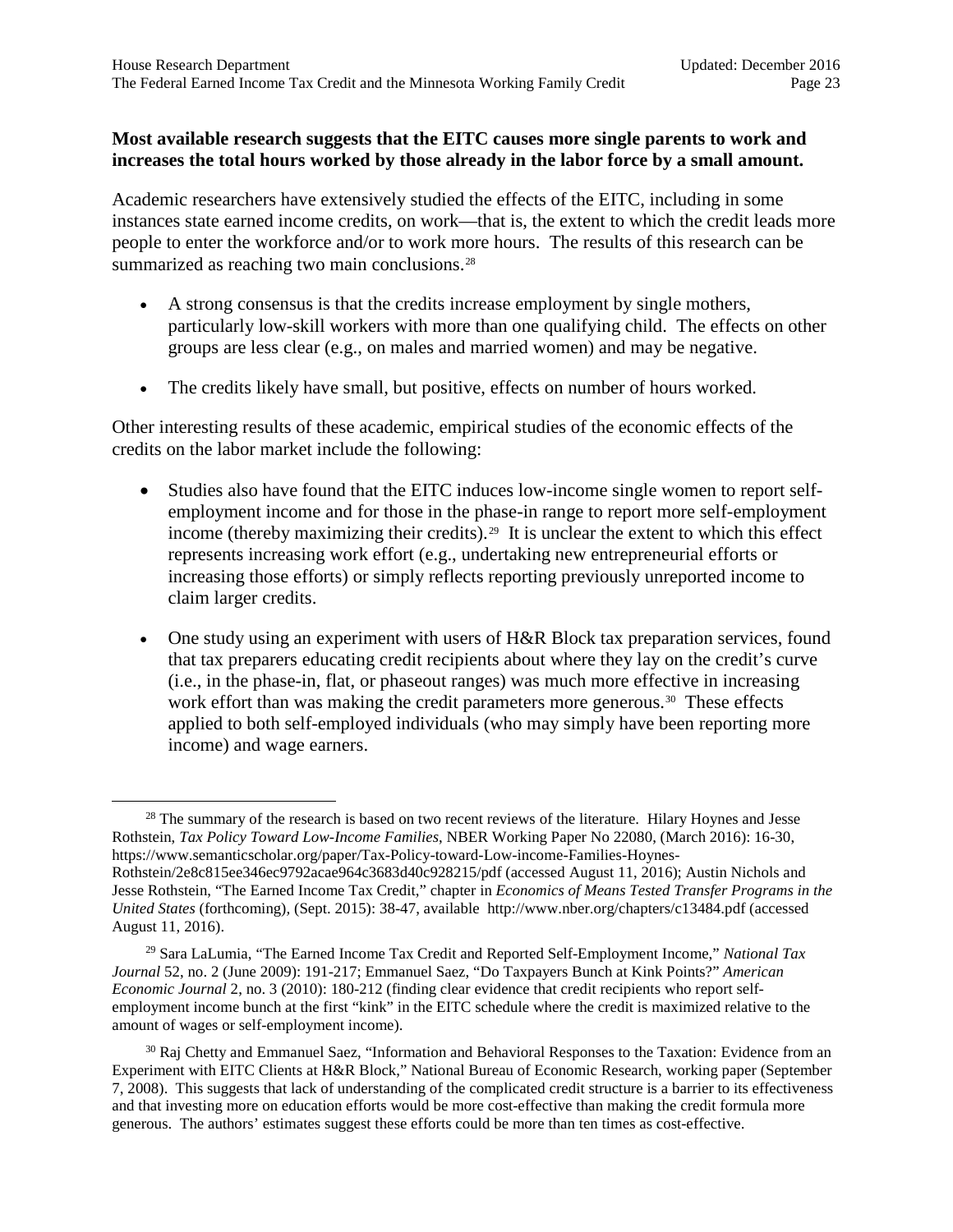• Some of the credit may be captured by employers. By expanding the supply of low-skill workers, it may enable these employers to pay lower wages than otherwise would be the case. The extent to which this occurs depends upon the tightness of the labor market for low-skill workers, minimum wage laws and other factors, but employers may capture up to a third of the value of the credits. $31$ 

# <span id="page-23-0"></span>**The Tax Credits and Compliance**

The EITC has grown to be among the largest cash or near-cash income transfer-type federal programs, somewhat lower than outlays under the Supplemental Nutrition Assistance Program or SNAP (formerly the food stamp program) and well above the Temporary Assistance to Needy Families (TANF) program, the more traditionally thought of "welfare" programs.[32](#page-23-2) This growth has led to concerns about compliance and payments to recipients who are not eligible for the credit. The Internal Revenue Service estimates that about \$15.6 billion in erroneous EITC payments were made in fiscal year 2015.[33](#page-23-3) Some of these overpayments likely result from unintentional mistakes by claimants and preparers, given the complexity of the credit.<sup>34</sup> Because of budget effects, most of the focus has been on overpayments and payments to those who are not eligible for the credit at all.

#### **For tax years 2006 to 2008, the IRS estimates 28.5 percent to 39.1 percent of the dollar amount of EITCs claimed exceeded the legal amount allowed.[35](#page-23-5)**

The IRS periodically conducts National Research Program (NRP) audits to assess tax compliance. These detailed research audits include a special subsample for EITC claimants. NRP results are then used to project compliance for the population of filers to determine the source and amounts of errors and similar information of interest to the IRS. The last published EITC NRP estimates were done for tax years 2006 to 2008.

<span id="page-23-1"></span><sup>&</sup>lt;sup>31</sup> See note [28](#page-22-3) discussion in Nichols and Rothstein, pp. 44-47 (one study suggesting that 36 percent of the credit may be captured by employers).

<span id="page-23-2"></span><sup>&</sup>lt;sup>32</sup> Outlays under TANF in fiscal year 2015 were \$20.0 billion and for SNAP (formerly the food stamp program) \$76.1 billion, while the tax expenditure for the EITC was \$60.1 billion (refundable or "outlay" portion of the credit). Office of Management and Budget, *Budget of the United States Government: Fiscal Year 2017*, Historical Tables 268, https://www.whitehouse.gov/sites/default/files/omb/budget/fy2017/assets/hist.pdf (accessed July 5, 2016).

<span id="page-23-3"></span><sup>33</sup> GAO, *Refundable Tax Credits* (May 2016): 7, http://www.gao.gov/assets/680/677548.pdf (accessed July 5, 2016).

<span id="page-23-4"></span><sup>&</sup>lt;sup>34</sup> In addition to some individuals claiming credits for which they are not eligible or larger credits than they are eligible for, many other individuals who are eligible for the credit fail to claim it and others fail to claim the full amount of the credit to which they are entitled. See page[s 17](#page-16-6) and 18 for a discussion of participation in the credit.

<span id="page-23-5"></span><sup>35</sup> Internal Revenue Service, *Compliance Estimates for the Earned Income Tax Credit Claimed on 2006-2008 Returns* Table 2b, (August 2014): 13.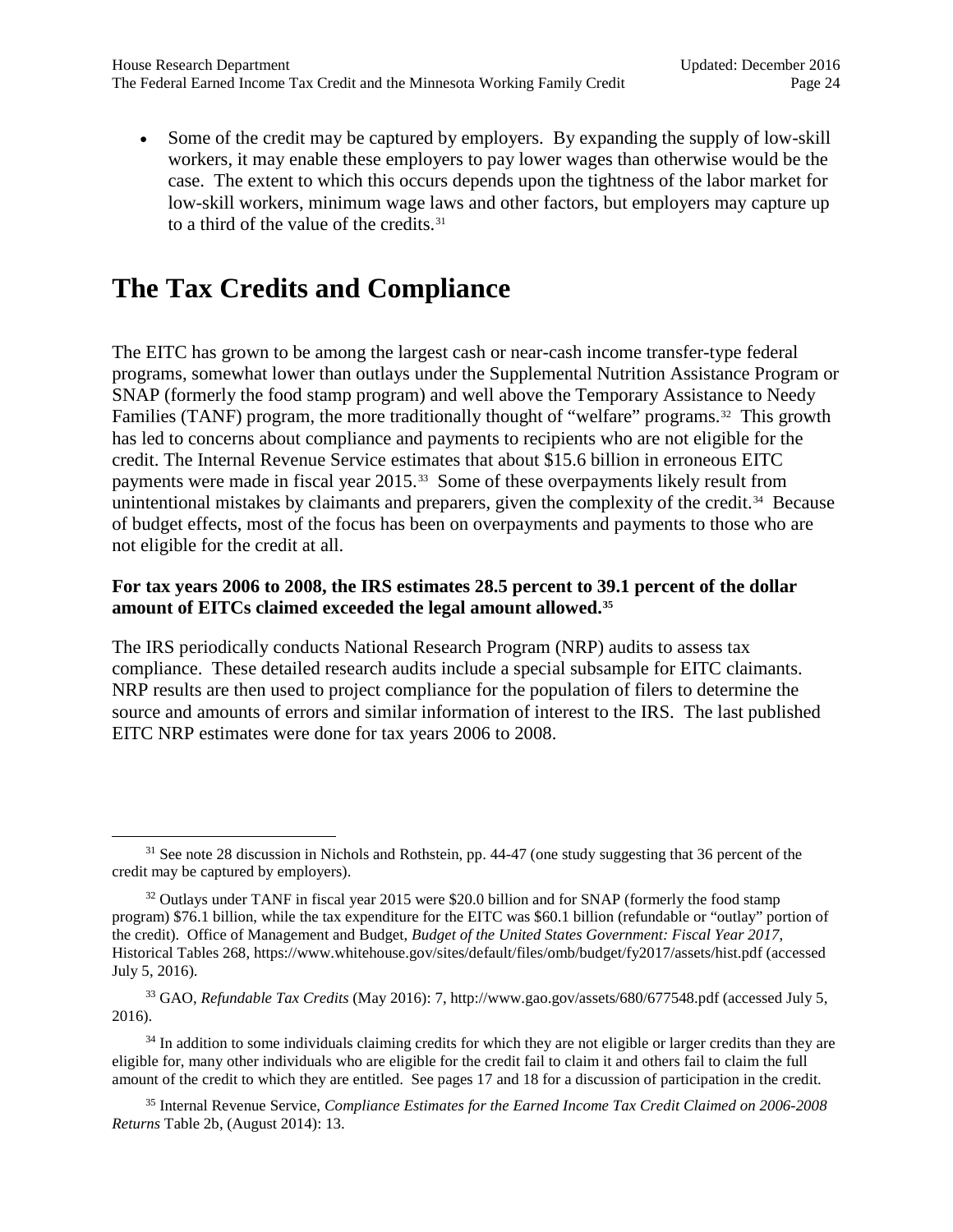These estimates show a range of EITC overclaimed dollar amounts from \$14 billion to \$19.3 billion in 2008 dollars.<sup>[36](#page-24-0)</sup> Note that these overclaims are gross amounts (i.e., they are the amounts claimed by taxpayers on their tax returns before IRS's collection of overclaimed amounts). The \$15.6 billion amount of overpayments listed above differs in that it is net of the amount collected by the IRS. The two largest sources of overclaims are misreporting of income and qualifying child errors. Misreporting of income is the most common error (67 percent of known errors and 25 percent of the dollar amount), while qualifying child errors account for the largest dollar amount (38 percent).<sup>[37](#page-24-1)</sup>

The NRP estimates indicate that a significantly larger percentage of EITC claimants use paid preparers (68 percent) compared to other filers (55 percent).<sup>[38](#page-24-2)</sup> These preparers are also more likely to be unenrolled preparers or preparers from national firms.<sup>39</sup> This suggests a portion of the benefit of the credit is captured by tax preparation firms. Returns prepared by these firms are the most prone to error (compared with returns prepared under volunteer programs,<sup>[40](#page-24-4)</sup> which are the least likely to contain errors or self-prepared returns).<sup>[41](#page-24-5)</sup>

#### **In an attempt to reduce overclaims for the EITC, the IRS has conducted three pilot compliance tests—the EITC Qualifying Child Residency Study, the EITC Filing Status Study, and the EITC Automated Underreporter (AUR) Study**.

Studies showing a high rate of overclaims for the EITC led the IRS to conduct the three pilot studies. The Qualifying Child Residency Study had the goal of reducing erroneous claims for children who do not meet the definition of "qualifying child" for purposes of claiming the credit; the Filing Status Study, the goal of reducing taxpayers filing as head of household in order to claim larger credits than they would qualify for as married joint filers; and the AUR Study, the goal of reducing income underreporting in order to qualify for a larger credit. In 2008 the IRS issued a report on the three initiatives, $42$  and subsequently issued an addendum addressing the cost-effectiveness of implementing new compliance measures suggested by the studies.[43](#page-24-7)

**The Qualifying Child Residency Study** focused on determining the effect of requiring claimants to certify that qualifying children had lived with the claimant for more than half the tax year, which is a precondition to claiming the EITC. In each of three years the IRS required a

<sup>39</sup> Ibid., 24.

<span id="page-24-4"></span><span id="page-24-3"></span><span id="page-24-2"></span><span id="page-24-1"></span><sup>40</sup> Volunteer Income Tax Assistance (VITA) and Tax Counseling for the Elderly (TCE) volunteers receive training focused on preparing low-income returns and are certified by the IRS.

<sup>41</sup> Ibid., Table 9, page 26.

<span id="page-24-6"></span><span id="page-24-5"></span><sup>42</sup> U.S. Department of the Treasury, Internal Revenue Service, IRS Earned Income Tax Credit (EITC) Initiatives, *Report on Qualifying Child Residency Certification, Filing Status, and Automated Underreporter Tests* (2008).

<span id="page-24-7"></span><sup>43</sup> U.S. Department of the Treasury, Internal Revenue Service, IRS Earned Income Tax Credit (EITC) Initiatives, *Addendum to the Report on Qualifying Child Residency Certification, Filing Status, and Automated Underreporter Tests* (2008).

<span id="page-24-0"></span><sup>36</sup> Ibid., 10.

<sup>37</sup> Ibid., 17.

<sup>38</sup> Ibid., Table 8, page 25.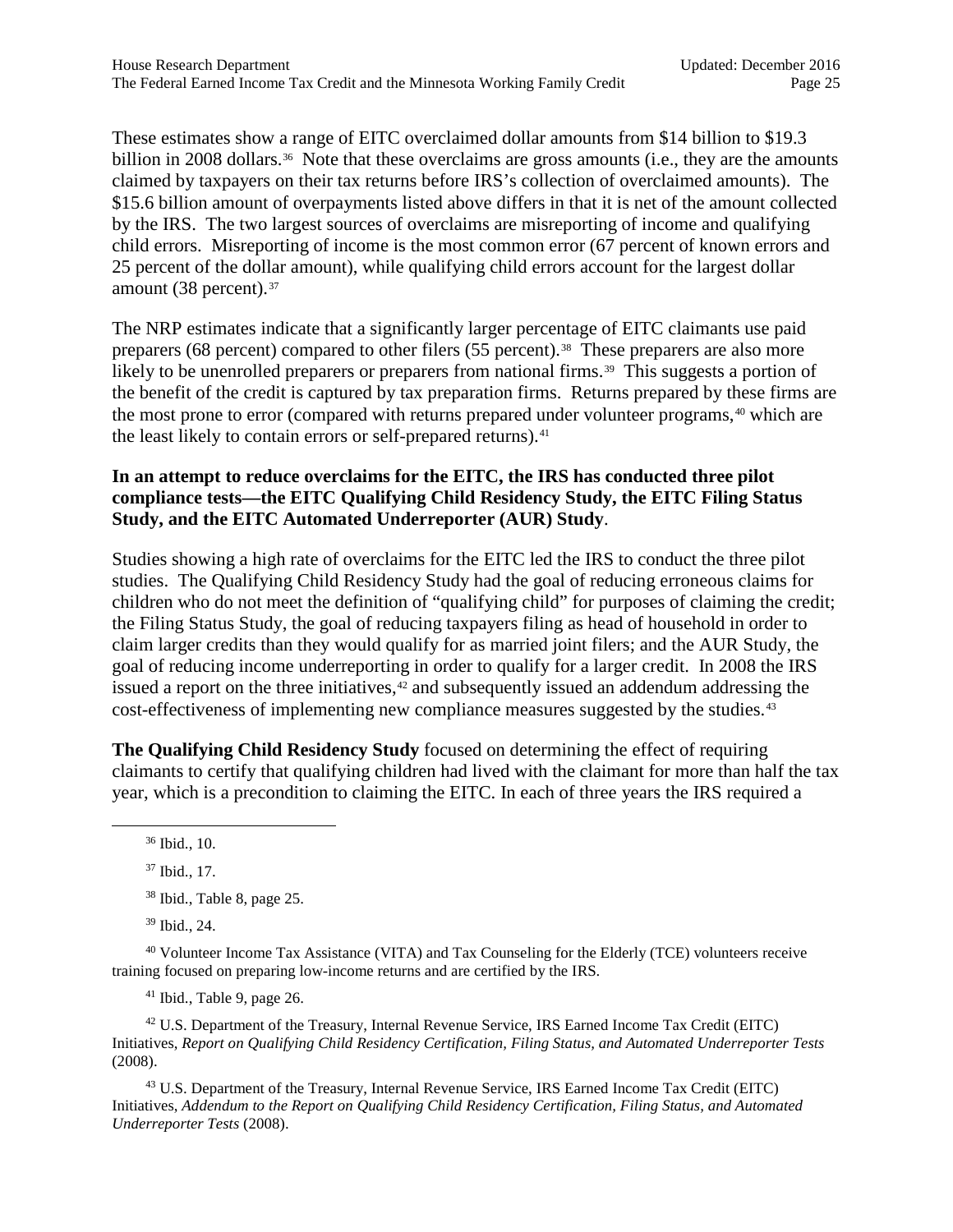sample of taxpayers to certify residency of qualifying children. Each year the IRS improved its sampling methodology to focus on claims that, based on other data, were more likely to report qualifying children who did not meet the residency requirement.

The IRS reports that the certification requirement deterred ineligible taxpayers from claiming the EITC, and reduced the number of erroneous claims. However, the IRS continued to track taxpayers who were required to certify in subsequent tax years and found that the deterrent effect tended to decay over time. This suggests that an ongoing, rather than a onetime, certification requirement would be necessary to reduce erroneous claims and overpayments. However, the addendum to the full report analyzed the return on investment from implementing a certification requirement and found it to be substantially lower than the return on pre-existing correspondence audits of EITC claims; in addition, the certification requirement had the effect of deterring a small percentage of eligible parents from claiming the credit. As a result, the IRS has not required certification of qualifying child residency.

A related study by university researchers found that child support registry information data could provide an independent method of verifying qualifying child residency of credit claimants.<sup>[44](#page-25-0)</sup> This study matched Wisconsin child support registry information for EITC claimants with court records and found a high correlation between the two (estimated 96 percent accuracy). Subject to some significant caveats, the federal registry information could be used to preverify whether a claimed child meets the residency requirement for individuals who are in the registry under the IRS's math correction authority.[45](#page-25-1)

**The Filing Status Study** was developed in response to a finding in the tax year 1999 compliance study that a significant share of improper EITC claims were from individuals who filed as single or head of household, when they should have filed as either married filing jointly or married filing separately. Using the correct filing status would either decrease the credit allowed or make them ineligible to claim the credit.

The Filing Status Study focused primarily on individuals who claimed the EITC as single or head of household, but who had filed as married filing jointly or separately in one of the three previous years. Taxpayers in the sample group were asked to provide documentation of their marital status before the IRS released their EITC. In the tax year 2003 trial, 22 percent of returns in the sample group were unable or unwilling to document their filing status, and EITC amounts paid to the group were reduced by 20 percent. For 2004 the IRS revised the sampling methodology to better target individuals more likely to be filing erroneously, and this resulted in a higher rate of claim adjustments and credit reductions.

<span id="page-25-0"></span><sup>44</sup> V. Joseph Hotz and John Karl Scholz, "Can Administrative Data on Child Support be Used to Improve the EITC? Evidence from Wisconsin," *National Tax Journal* 51, no. 2 (June 2008): 189-203. In 1999, Congress directed the IRS to study the possibility of using federal child support registry data for EITC compliance purposes.

<span id="page-25-1"></span><sup>&</sup>lt;sup>45</sup> The authors note that this could result in a fair number of "false positives" and the initial denial of refunds to eligible claimants. Ibid. This could be a serious problem, since a fair number of recipients are unlikely to meet the 60-day requirement to appeal the denial. Thus, the cost of reducing erroneous payments may be to deny a smaller number of legitimate claims that never get paid or (at best) force eligible claimants to go through more difficult administrative processes to receive the credit.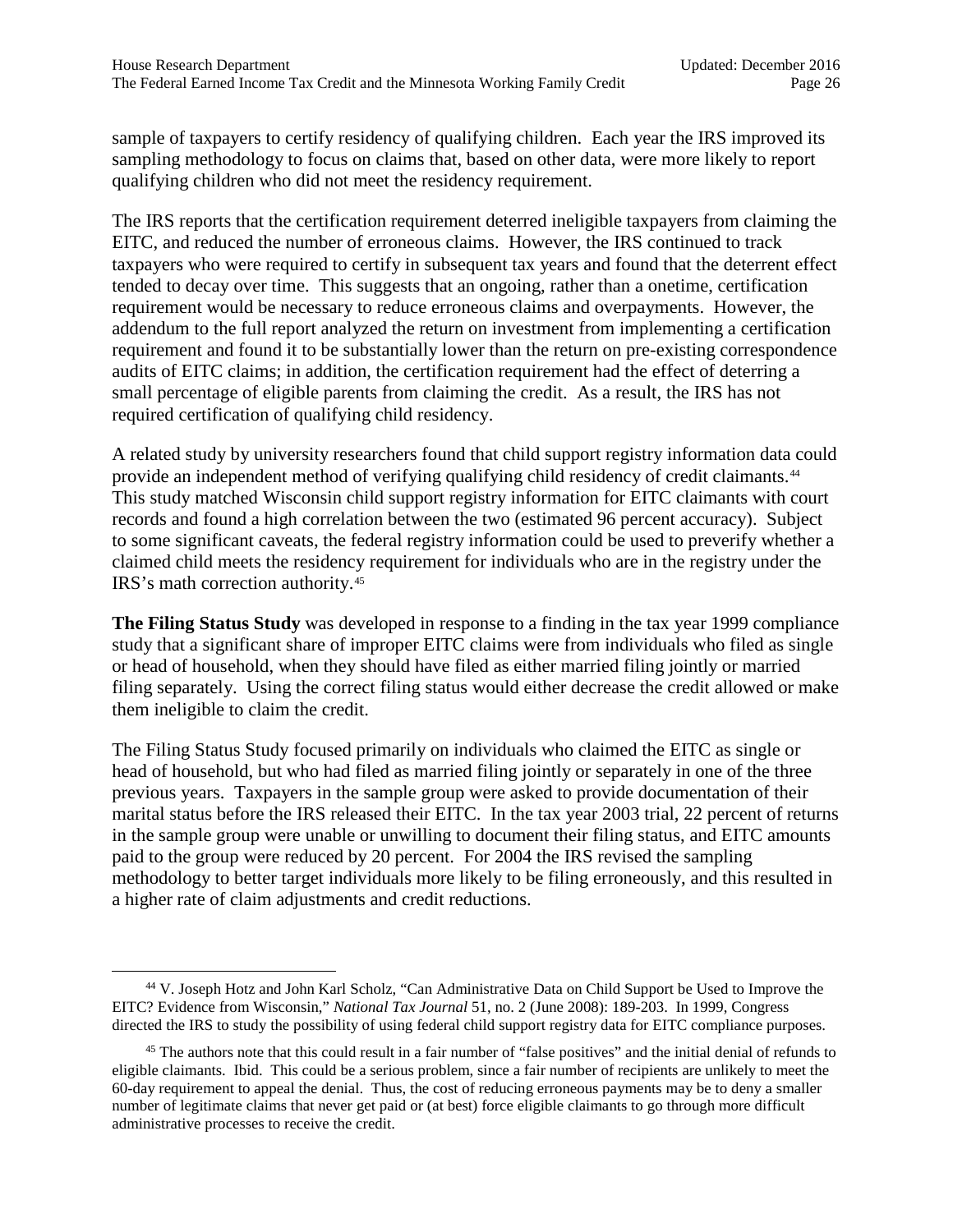The IRS also verified filing status with a smaller sample of claimants filing as head of household who had not filed as married in a previous year. This study resulted in some head of household filers changing to single status. Since heads of household and single filers use the same parameters for determining the credit amount, the adjustments did not result in a reduction in the amount of credit paid.

While the Filing Status Study did identify some claimants who should have used a different filing status and received a smaller credit (or no credit), the IRS concluded that it did not detect a high enough percentage of ineligible claims to make it worth continuing. In addition, verification of filing status was found to impose a substantial burden on taxpayers, with a relatively small savings in terms of reduced credit payments.

**The Automated Underreporter (AUR) Study** focused on improving the selection of EITC returns for review to better identify returns that may have misreported income. It did this by matching third-party income information (such as W-2s received from employers) to return data, and including returns that appeared to under- or overreport income in the population to be sampled. Including the third-party income data in the sample selection process increased the percentage of returns in the sample that had assessments for tax from about 72 percent to 82 percent. The IRS has since incorporated the third-party income matching developed in AUR in its annual review of EITC claims. GAO reports that the AUR system was used in 2014 to audit about 1 million EITC returns and recommended \$1.5 billion in additional tax.[46](#page-26-0)

<span id="page-26-0"></span><sup>46</sup> GAO, *Refundable Tax Credits* (May 2016): 18, http://www.gao.gov/assets/680/677548.pdf (accessed July 5, 2016).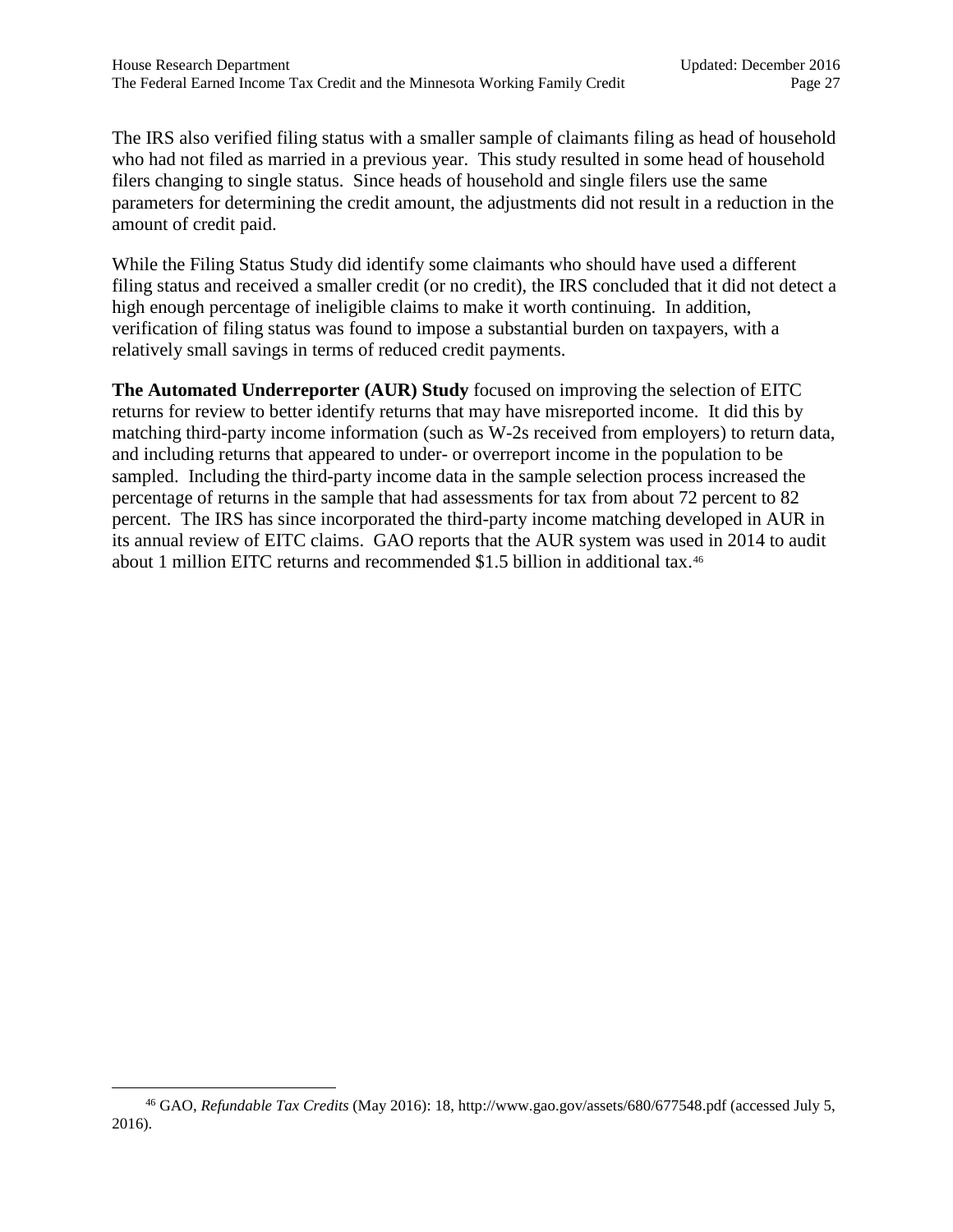# <span id="page-27-0"></span>**Appendix: Earned Income Tax Credits in Other States, 2015**

| State (year adopted)             | Percentage of federal credit                 | <b>Notes</b>                                                                                                                                                                                                                                         |  |  |
|----------------------------------|----------------------------------------------|------------------------------------------------------------------------------------------------------------------------------------------------------------------------------------------------------------------------------------------------------|--|--|
| <b>Refundable Credits</b>        |                                              |                                                                                                                                                                                                                                                      |  |  |
| California (2015)                | 85%                                          | California's credit begins to phase out at income<br>levels equal to half the amount at which the<br>federal credit is fully phased-in, and is fully<br>phased out for all family sizes when income<br>reaches \$14,000                              |  |  |
| Colorado (1999)                  | 10%                                          | Colorado's credit was initially only in effect in<br>years in which the state has a budget surplus; it<br>became a permanent feature of the income tax in<br>2013, effective the next time the state had a<br>budget surplus, which occurred in 2015 |  |  |
| Connecticut                      | 27.5%                                        |                                                                                                                                                                                                                                                      |  |  |
| District of Columbia (2000)      | 40%                                          | Delaware's credit for adults without dependents<br>equals 100% of the federal credit, for incomes up<br>to 200% of the federal poverty guideline for one<br>person                                                                                   |  |  |
| Illinois (2000)                  | 10%                                          | Illinois' credit was made permanent in 2002                                                                                                                                                                                                          |  |  |
| Indiana (2002)                   | 9%                                           | Indiana's credit does not match the increased<br>federal 45% rate for families with three or more<br>children, or the extended phaseout for married<br>couples                                                                                       |  |  |
| Iowa (1990)                      | 15%                                          | Iowa's credit became refundable in 2007                                                                                                                                                                                                              |  |  |
| <b>Kansas</b> (1998)             | 17%                                          |                                                                                                                                                                                                                                                      |  |  |
| Louisiana (2007, effective 2008) | 3.5%                                         |                                                                                                                                                                                                                                                      |  |  |
| Maryland (1987)                  | 25.5% (refundable) or 50%<br>(nonrefundable) | A Maryland taxpayer may claim the refundable<br>credit or the nonrefundable credit, but not both;<br>Maryland's credit is scheduled to increase<br>annually until it reaches 28% in 2018                                                             |  |  |
| Massachusetts (1997)             | 23%                                          | Massachusetts increased its credit from 15% to<br>23% in 2015                                                                                                                                                                                        |  |  |
| Michigan (2006, effective 2008)  | 6%                                           |                                                                                                                                                                                                                                                      |  |  |
| Nebraska (2006)                  | 10%                                          |                                                                                                                                                                                                                                                      |  |  |
| New Jersey (2000)                | 30%                                          | New Jersey increased its credit from 20% to<br>30% in 2015                                                                                                                                                                                           |  |  |
| New Mexico (2007)                | 10%                                          |                                                                                                                                                                                                                                                      |  |  |
| New York (1994)                  | 30%                                          | New York's credit decreases to 20% if the<br>federal government reduces the state's TANF<br>grant                                                                                                                                                    |  |  |
| Oklahoma (2002)                  | 5%                                           | Oklahoma's credit will become nonrefundable in<br>2016                                                                                                                                                                                               |  |  |
| Oregon (1997)                    | 8%                                           | Oregon made its credit refundable in 2006; the<br>credit expires after tax year 2019                                                                                                                                                                 |  |  |
| Rhode Island (1975)              | 12.5%                                        | Rhode Island made its credit refundable in 2014<br>and increased it from 10% to 12.5% in 2015                                                                                                                                                        |  |  |
| Vermont (1988)                   | 32%                                          |                                                                                                                                                                                                                                                      |  |  |